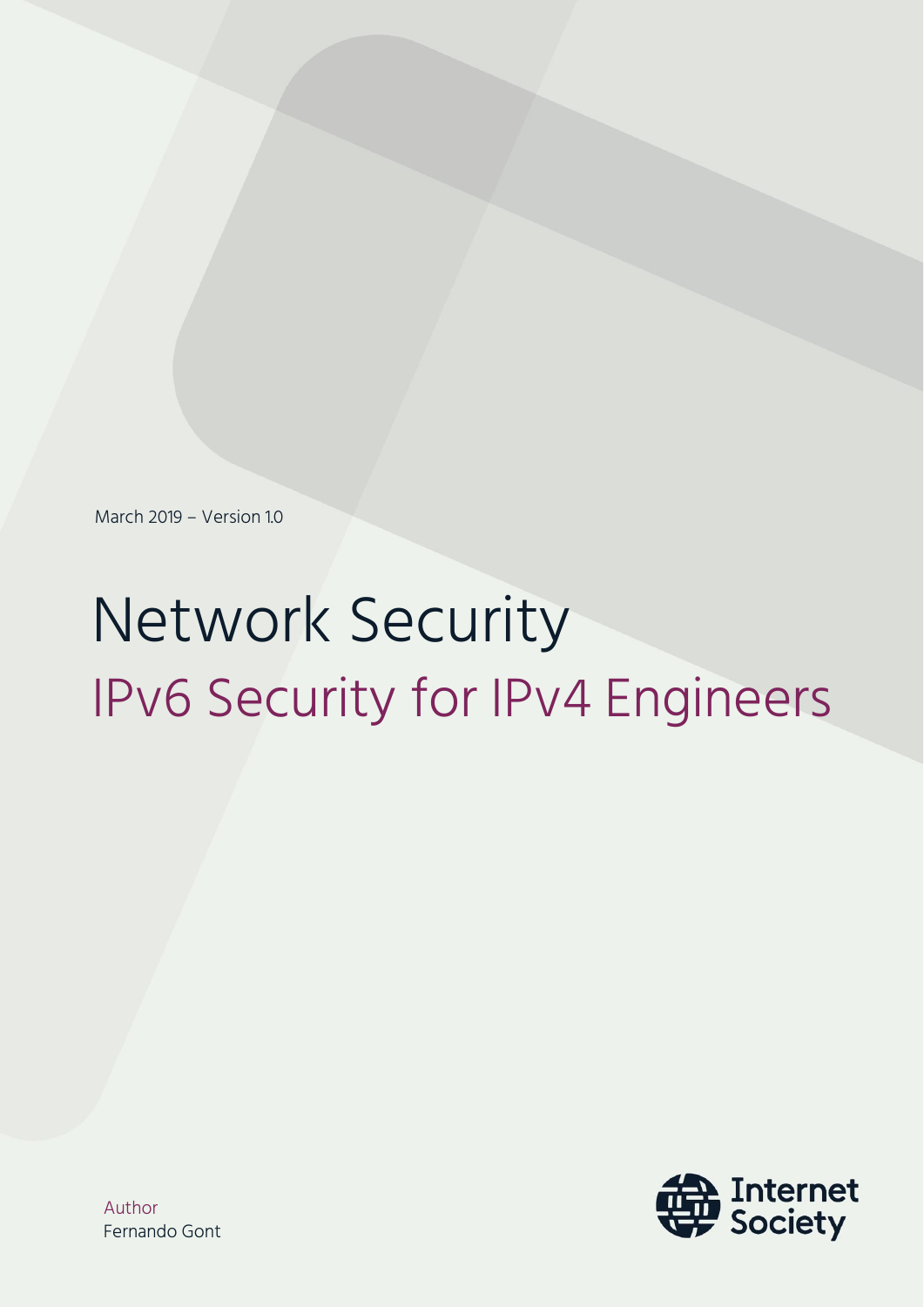#### Abstract

This document provides an overview of IPv6 security that is specifically aimed at IPv4 engineers and operators. Rather than describing IPv6 in an isolated manner, it aims to re-use as much of the existing IPv4 knowledge and experience as possible. It highlights the security issues that affect both protocols in the same manner, as well as those that are new or different for the IPv6 protocol suite. Additionally, it discusses the security implications arising from the co-existence of the IPv6 and IPv4 protocols.

#### 1. Introduction

The IPv6 protocol suite has been designed to accommodate the present and future growth of the Internet by providing a much larger address space than that of its IPv4 counterpart, and is expected to be the successor of the original IPv4 protocol suite. The imminent exhaustion of the IPv4 address space has already led to the deployment of IPv6 in a large number of production environments, with many other organizations planning to deploy IPv6 in the short or near term.

There are a number of factors that make the IPv6 protocol suite interesting from a security standpoint [\[IPV6-SEC\]](https://searchsecurity.techtarget.com/feature/Address-IPv6-security-before-your-time-runs-out). Firstly, being a newer technology, technical personnel have less confidence with the IPv6 protocol suite than with its IPv4 counterpart, and it is therefore possible that the security implications of the protocols will be overlooked when they are deployed on production networks. Secondly, IPv6 implementations tend to be less mature than their IPv4 counterparts, and it therefore likely that vulnerabilities will be discovered before their robustness matches that of existing IPv4 implementations.Thirdly, security products such as firewalls and NIDS's (Network Intrusion Detection Systems) usually have less support for the IPv6 protocols than for their IPv4 counterparts [\[IPV6-SEC-2\]](https://searchtelecom.techtarget.com/tip/IPv6-security-issues-Fixing-implementation-problems) [\[IPV6-FW\]](http://www.ipv6hackers.org/meetings/ipv6-hackers-1). Fourthly, the security implications of IPv6 transition/co-existence technologies on existing IPv4 networks are usually overlooked, potentially enabling attackers to leverage these technologies to circumvent IPv4 security controls in unexpected ways [\[RFC7123\]](https://www.rfc-editor.org/info/rfc7123). Finally, marketing claims have created a lot of myths around IPv6 (and IPv6 security in particular), hindering proper awareness about IPv6 and its security considerations in particular [\[IPV6-MYTHS\]](https://searchsecurity.techtarget.com/tip/IPv6-myths-Debunking-misconceptions-regarding-IPv6-security-features).

This document provides an overview of IPv6 security that is specifically aimed at IPv4 engineers and operators. Rather than describing IPv6 in an isolated manner, it aims to re-use as much of the existing IPv4 knowledge and experience as possible, by highlighting the security issues that affect both protocols in the same manner, those that are new or different for the IPv6 protocol suite, and those that arise from the co-existence of IPv6 and IPv4.

龠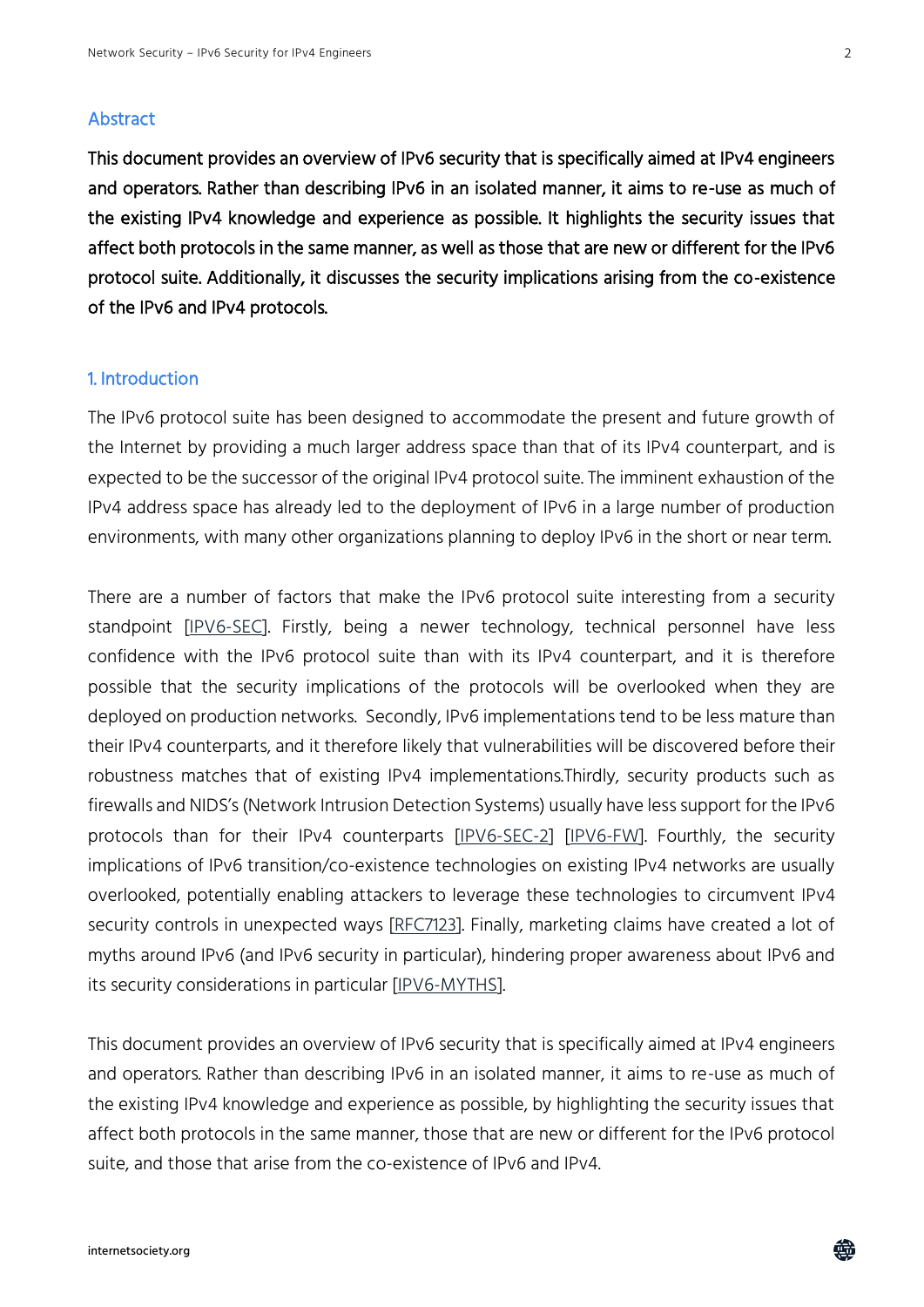#### 2. Security Implications of the IPv6 Protocol Suite

The IPv6 protocol suite provides very similar functionality and services to those provided by its IPv4 counterpart. Namely, it provides an unreliable datagram transfer service to the upper layers and implements features such as automatic host configuration, fault isolation, etc. However, most of these features are implemented by means of completely different mechanisms.

The following table provides a rough comparison of IPv4 and IPv6 features, highlighting how each feature is implemented in each version of the protocol:

| Feature                   | IPv4                                         | IP <sub>v6</sub>                           |
|---------------------------|----------------------------------------------|--------------------------------------------|
| Addressing                | 32 bits                                      | 128 bits                                   |
| Packet structure          | Variable-length header                       | Fixed-size base header + Extension Headers |
| <b>Address Resolution</b> | ARP                                          | ICMPv6 NS/NA (+ MLD)                       |
| Auto-configuration        | <b>IDHCP</b>                                 | ICMPv6 RS/RA & DHCPv6 (+ MLD)              |
| <b>Fault Isolation</b>    | ICMPv4                                       | ICMP <sub>v6</sub>                         |
| IPsec support             | Optional                                     | Optional                                   |
| Fragmentation             | Both in hosts and routers                    | Only in hosts                              |
| Multicast Usage           | Only for Multicast apps                      | Required for Neighbor Discovery            |
|                           | Network Architecture Private addresses + NAT | lGlobal addresses + Firewall               |

Comparing the IPv4 and IPv6 protocol suites in this manner is particularly important from a security standpoint for at less two reasons. Firstly, it stresses what features/services are present in both protocols, and consequently what features/services can be subject to attacks. Secondly, spelling out the specific mechanisms that are employed to implement a given feature/service provides a hint regarding the possible differences in corresponding attacks, as well as in possible mitigations.

The following subsections provide an overview of each of the aforementioned IPv6 features, how the implementation of each feature differs from the IPv4 counterpart, and what are the security implications of such differences.

#### 2.1. IP Addressing

The main driver for the adoption and deployment of IPv6 is its larger address space. The structure

蟲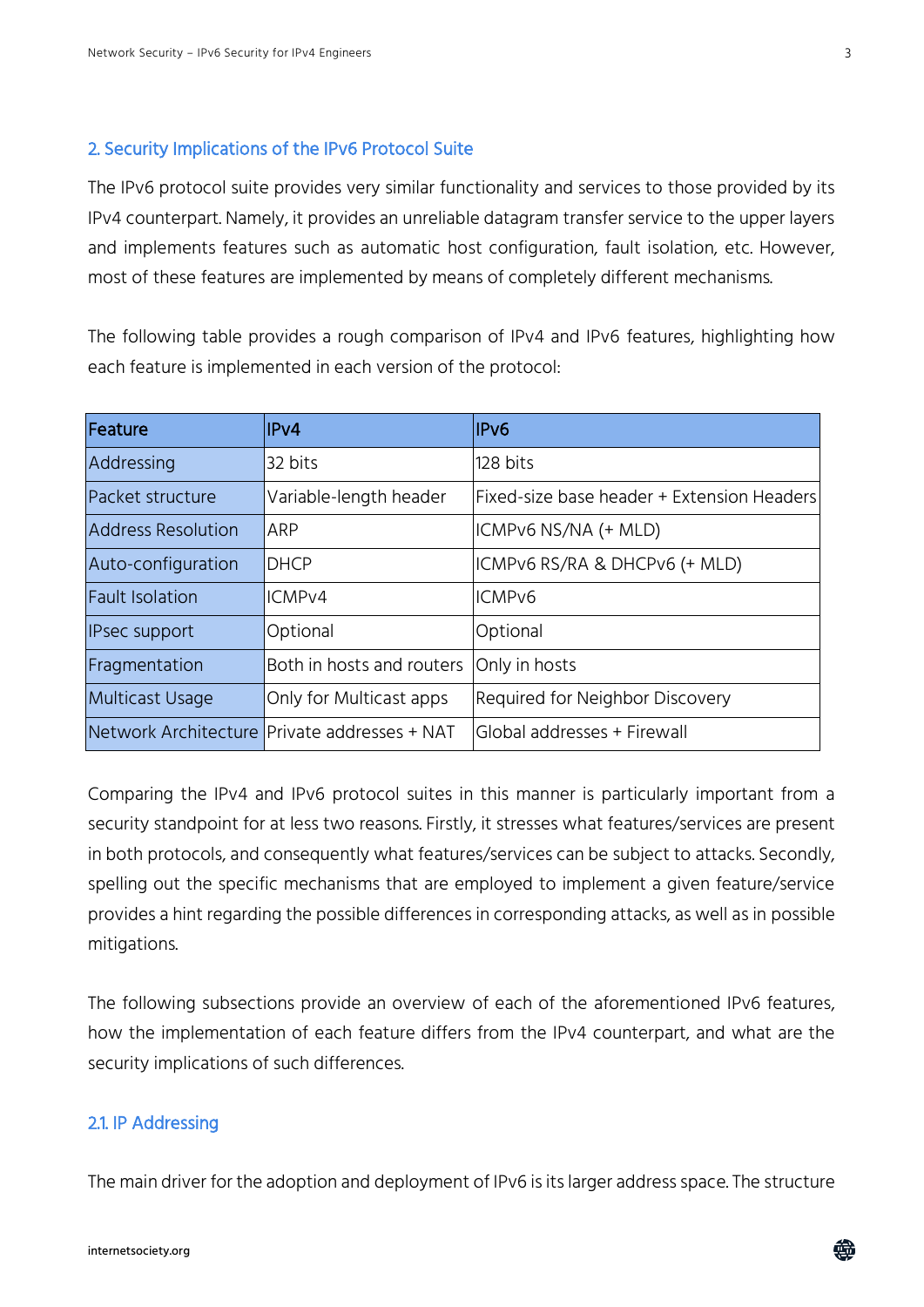of IPv6 addresses is quite similar to that of their IPv4 counterparts, namely there are different address types (unicast, multicast, etc.) and scopes (link-local, global, etc.) and addresses are normally aggregated (as "prefixes") for the purpose of routing. However, IPv6 addresses are obviously much larger than their IPv4 counterparts: 128-bits vs. 32 bits. Similarly, IPv6 subnets are normally much larger than their IPv4 counterparts: in IPv4, /24 (or smaller) subnets are quite common, while /64 subnets are the norm for the IPv6 case, allowing for 2<sup>64</sup> possible addresses a virtually unlimited number of addresses for each subnet.

While IPv4 systems typically employ only one address per network interface, IPv6 systems normally employ multiple addresses for each network interface. For example, each network interface will normally employ one link-local unicast address, and one (or more) global unicast address. IPv6 also makes extensive use of multicasting (e.g. for address resolution and automatic configuration) and nodes are therefore normally reachable via one or more multicast addresses.

These differences warrant the discussion of a number of topics that are closely related to IPv6 addressing:

- IPv6 network reconnaissance
- Impact of IPv6 subnet size on IPv6 stack resiliency
- Challenges arising from IPv6 host address availability
- Lack of Address Translation

The following sub-sections discuss each of these areas, and their corresponding security implications.

# 2.1.1. IPv6 Network Reconnaissance

The much larger IPv6 subnet size results in a much lower host address density in IPv6 subnets. That is, given an IPv6 subnet, only a very small fraction of the available addresses are actually employed by nodes on such subnet (see [\[RFC4692\]](https://www.rfc-editor.org/info/rfc4692) and [\[RFC7421\]](https://www.rfc-editor.org/info/rfc7421) for further discussion). If addresses are randomly distributed over the 2<sup>64</sup> possible values, it becomes unfeasible to bruteforce search for "alive" nodes on a target network (as with the typical "ping sweeps" normally employed in the IPv4 world). This may be beneficial for mitigating network reconnaissance attacks but may also hinder legitimate penetration tests and security assessments.

The feasibility and effectiveness of IPv6 address scans depends on whether the addresses of nodes in the target network follow specific patterns. For example, recent versions of most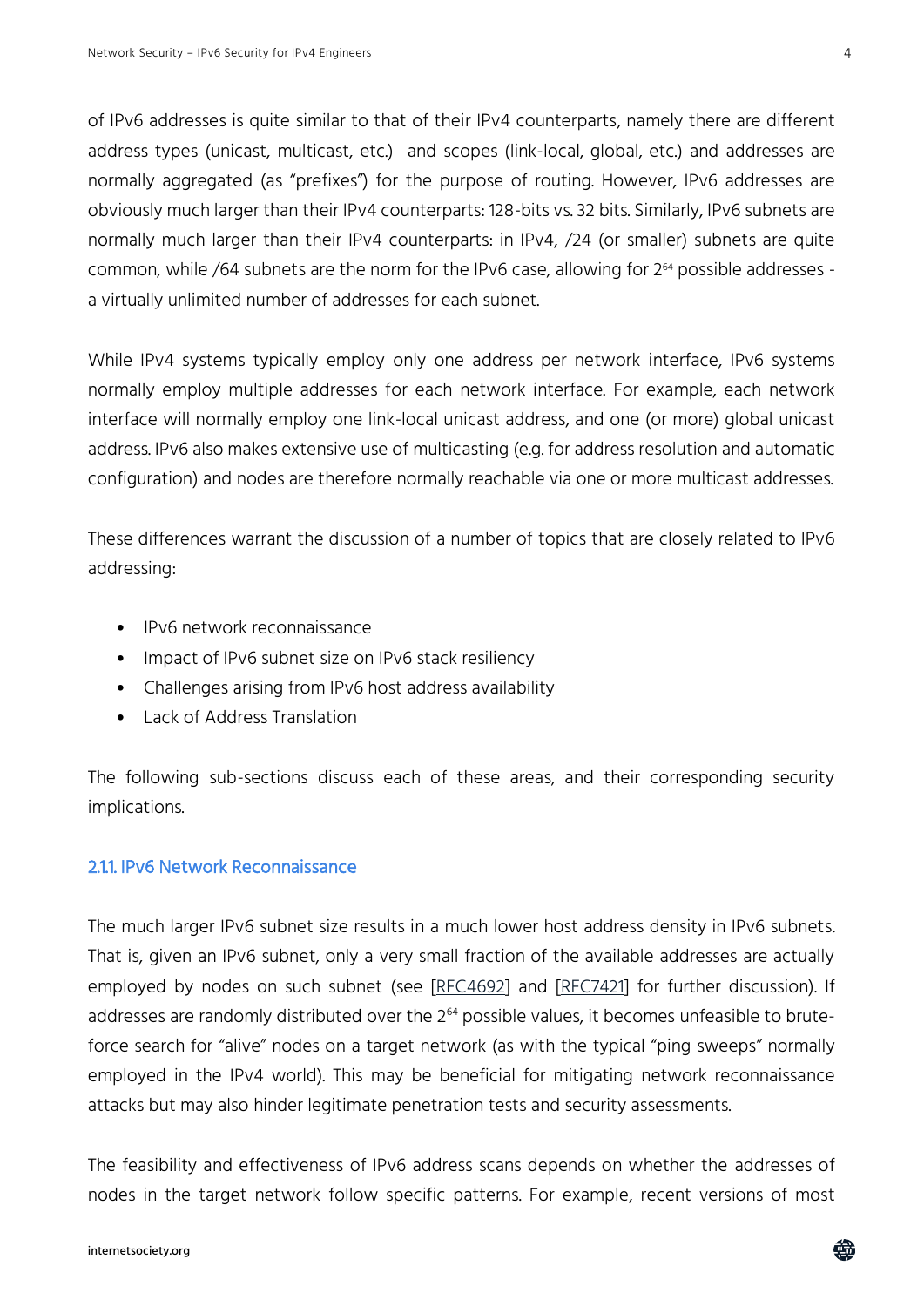operating systems generate unpredictable IPv6 addresses when SLAAC is employed (see [\[RFC8064\]](https://www.rfc-editor.org/info/rfc8064) and [\[RFC7217\]](https://www.rfc-editor.org/info/rfc7217)).

In such scenarios, traditional brute-force network reconnaissance via the so-called "ping sweeps" becomes unfeasible, and thus alternative techniques need to be employed. However, servers, routers, and other infrastructure systems tend to employ manual configuration and typically result in predictable addresses that may be easily discovered by means of IPv6 address scans [\[RFC7707\]](https://www.rfc-editor.org/info/rfc7707).

The effectiveness of IPv6 address scans will typically depend on how addresses are configured (SLAAC, DHCPv6, or manual configuration) and the type of target node (clients, servers, routers, etc.). [\[RFC7707\]](https://www.rfc-editor.org/info/rfc7707) discusses network reconnaissance in IPv6 networks in detail.

While there is a plethora of techniques for performing network reconnaissance in IPv6 networks, some of them have been found to be particularly effective.

If the target is a local subnet, the following techniques have been found to be effective:

- Multicasted probes (ICMPv6 echo, and specially-crafted probe packets that elicit ICMPv6 error messages)
- Multicast DNS (mDNS) queries.

On the other hand, if the target is a remote network, the following techniques may be used:

- Pattern-based address scans
- DNS zone transfers
- DNS reverse mappings
- Certificate transparency framework
- Search engines

Pattern-based address scans are discussed in detail in [\[RFC7707\]](https://www.rfc-editor.org/info/rfc7707), whilst [\[DNS-REV\]](https://searchsecurity.techtarget.com/tip/How-to-use-DNS-reverse-mapping-to-scan-IPv6-addresses) and [\[DNS-](https://searchsecurity.techtarget.com/tip/DNS-reverse-address-mapping-Exploiting-the-scanning-technique)[REV2\]](https://searchsecurity.techtarget.com/tip/DNS-reverse-address-mapping-Exploiting-the-scanning-technique) discuss DNS reverse mappings with practical examples. [\[CTF\]](https://searchsecurity.techtarget.com/tip/Network-reconnaissance-How-to-use-SI6-Networks-IPv6-toolkit) discusses the use of search engines and the certificate transparency framework for network reconnaissance, with practical examples. [\[IPV6-REC\]](https://searchsecurity.techtarget.com/tip/How-to-perform-IPv6-network-reconnaissance) provides practical examples of several techniques for IPv6 network reconnaissance using open source tools.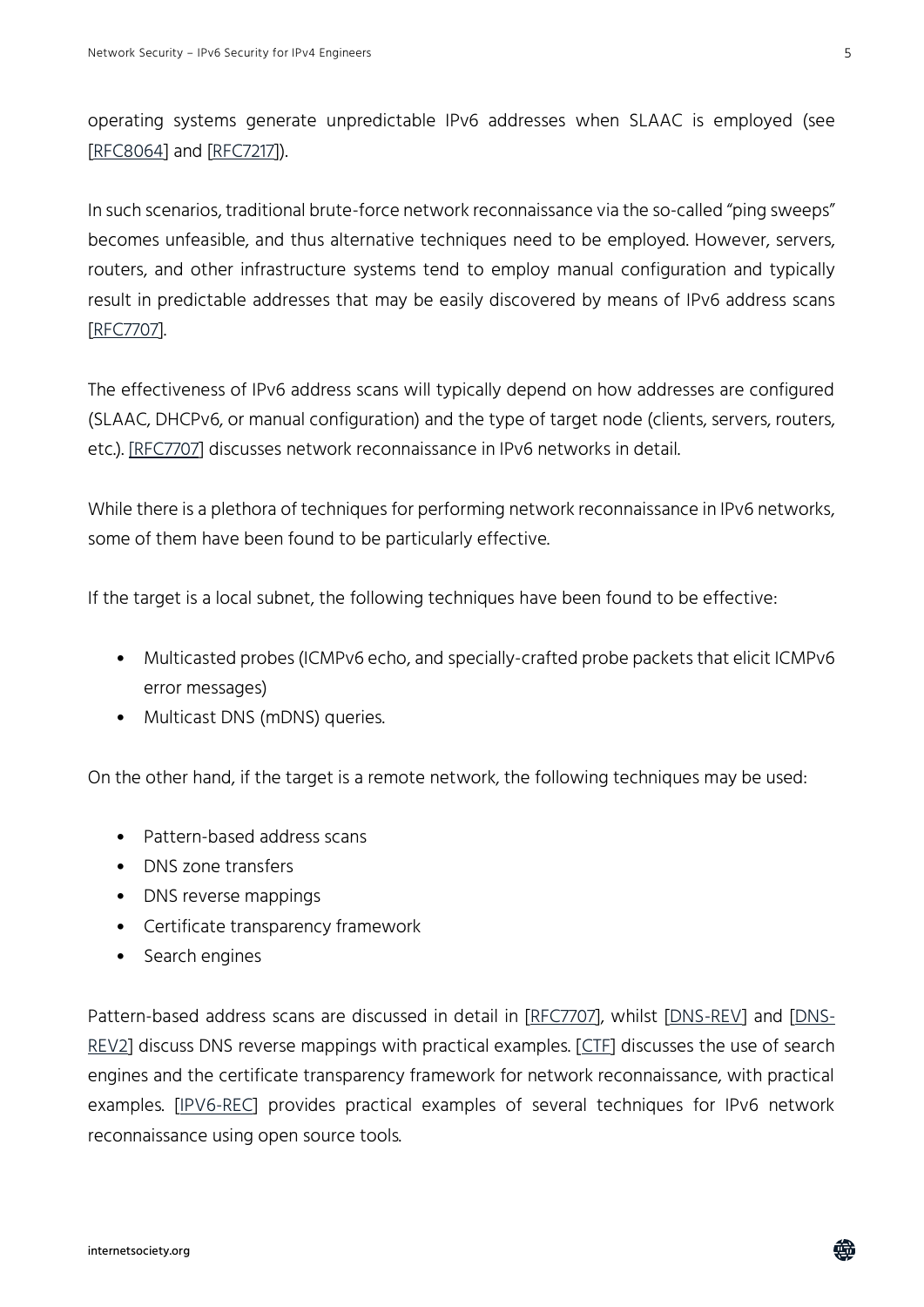We note that whilst the address scan techniques are IPv6-specific, the other techniques can also be employed to map IPv4 systems and networks. However, they become more relevant for IPv6 because of the unfeasibility to perform traditional brute-force address scans.

## 2.1.2. Impact of IPv6 subnet size on IPv6 stack resiliency

IPv4 subnets do not accommodate more than a few hundred or thousand nodes, and the small IPv4 subnet size artificially limits the size of internal protocol data structures that store information about on-link nodes (such as the ARP cache). On the other hand, the standard IPv6 subnet size allows for a virtually unlimited number of addresses in each subnet, and therefore does not enforce any artificial limits on the aforementioned data structures. This means that, unless implementations enforce explicit limits on such data structures, an attacker could cause such structures to grow without bounds, possibly leading to Denial of Service (DoS) situations.

For example, the impact of the IPv6 subnet size on the Neighbor Cache (NC) has been discussed in [\[RFC6583\]](https://www.rfc-editor.org/info/rfc6583) and [\[OPSEC-ND\]](https://tools.ietf.org/html/draft-ietf-opsec-ipv6-nd-security). The associated issues can (and should) be mitigated by the IPv6 implementations enforcing appropriate limits on the maximum number of NC entries in the "INCOMPLETE" state. However, when such mitigations are not readily available, operational mitigations such as employing smaller subnets for point-to-point links (see [\[RFC6164\]](http://www.rfc-editor.org/info/rfc6164)) could be employed.

Similar issues may affect the data structures storing configured IPv6 addresses and IPv6 routes. [\[ND-ATTCK\]](https://searchnetworking.techtarget.com/tip/How-to-protect-your-IPv6-address-management) discusses some of these attacks and provides practical examples.

## 2.1.3. Challenges arising from IPv6 host address availability

IPv6 nodes typically configure multiple addresses for each network interface. For example, a given node may configure both stable [\[RFC7217\]](http://www.rfc-editor.org/info/rfc7217) and temporary [\[RFC4941\]](http://www.rfc-editor.org/info/rfc4941) addresses for each prefix advertised via SLAAC [\[RFC4862\]](http://www.rfc-editor.org/info/rfc4862) for address configuration. Some of these addresses (e.g. temporary addresses) may have a limited lifetime and change over time. This may have a number of operational implications.

While network devices should be prepared to handle multiple addresses per node (in terms of Neighbor Cache entries Multicast Listener Discovery groups, etc.), this might not be the case. For example, some network devices might not be prepared to handle so many addresses or might infer that the use of multiple addresses by single node is the result of source address "spoofing".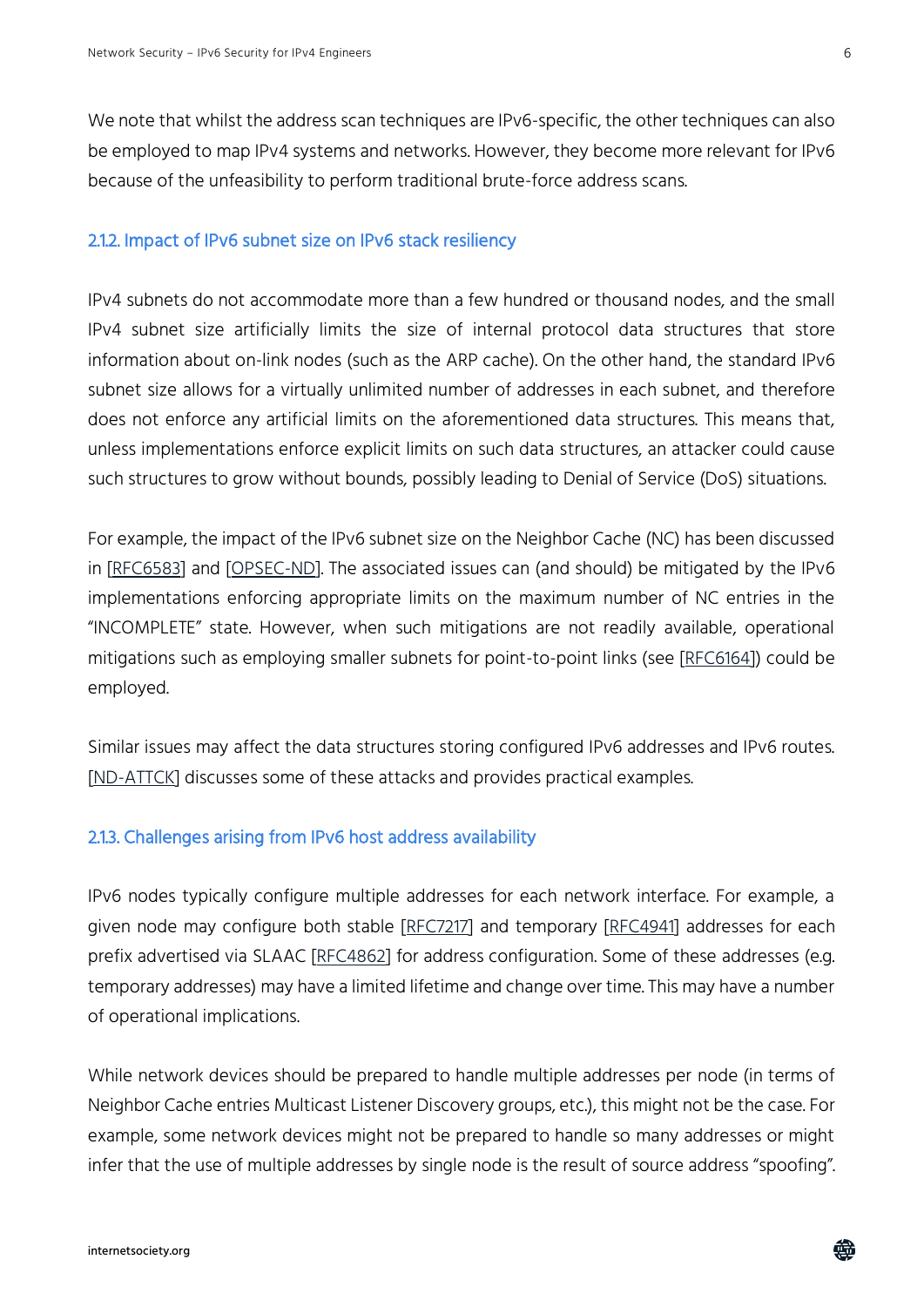In scenarios where temporary addresses are employed, it may be difficult to correlate network activity. If such correlation is deemed necessary, an operator may need to employ ad-hoc mechanisms (see e.g. [\[NDPMON\]](https://hal.inria.fr/inria-00153558/document)) to maintain a centralized log that records which addresses have been employed by which node at which point in time, disable temporary addresses [\[BROERSMA\]](http://www.ipv6.org.au/10ipv6summit/talks/Ron_Broersma.pdf), and/or employ DHCPv6 for address configuration. This is in contrast with the IPv4 case, where addresses are typically leased by a DHCP server, and hence a centralized log of network addresses is normally maintained.

Use of multiple addresses per node is normally encouraged, and nodes are generally free to configure as many addresses as deemed necessary [\[RFC7934\]](http://www.rfc-editor.org/info/rfc7934). This means that network devices should be prepared to handle and allow multiple addresses per node. Security devices enforcing IPv6 ACLs may need to do so on a per-prefix basis rather than on a per-address basis.

For example, it would be virtually no use for a network security device to try to protect a node by limiting the number of incoming connections on a per-address basis, since nodes have virtually no limit on the addresses the may configure and use. If such policies are to be enforced, security devices may want to limit the number of incoming connections on a per-prefix basis, instead.

The ability to use multiple addresses per node may be beneficial for a number of reasons. For example, a network could use both global unicast addresses (GUAs) and unique-local unicast addresses (ULAs) [\[RFC4291\]](http://www.rfc-editor.org/info/rfc4291) such that global addresses are employed when communicating with external nodes, whilst ULAs are employed when communicating with internal nodes. Thus, any communication between internal nodes could survive connectivity outages that might prevent the network from employing global addresses. Additionally, use of only ULAs for nodes that should only be reachable within the internal network may provide an additional layer of isolation (in addition to proper packet filtering where appropriate) [\[FIREWALLS\]](https://tools.ietf.org/html/draft-gont-opsawg-firewalls-analysis).

If temporary addresses are employed, host and network firewalls should generally be configured such that outgoing communications are allowed from any address, but incoming communications are only allowed to stable addresses (as opposed to all available addresses). Thus, IPv6 addresses exposed when communicating with external nodes will not result in nodes being exposed to unsolicited incoming communications and attacks. For obvious reasons, nodes that do not expect incoming communications should reject incoming communications to both stable and temporary addresses (i.e., to all addresses).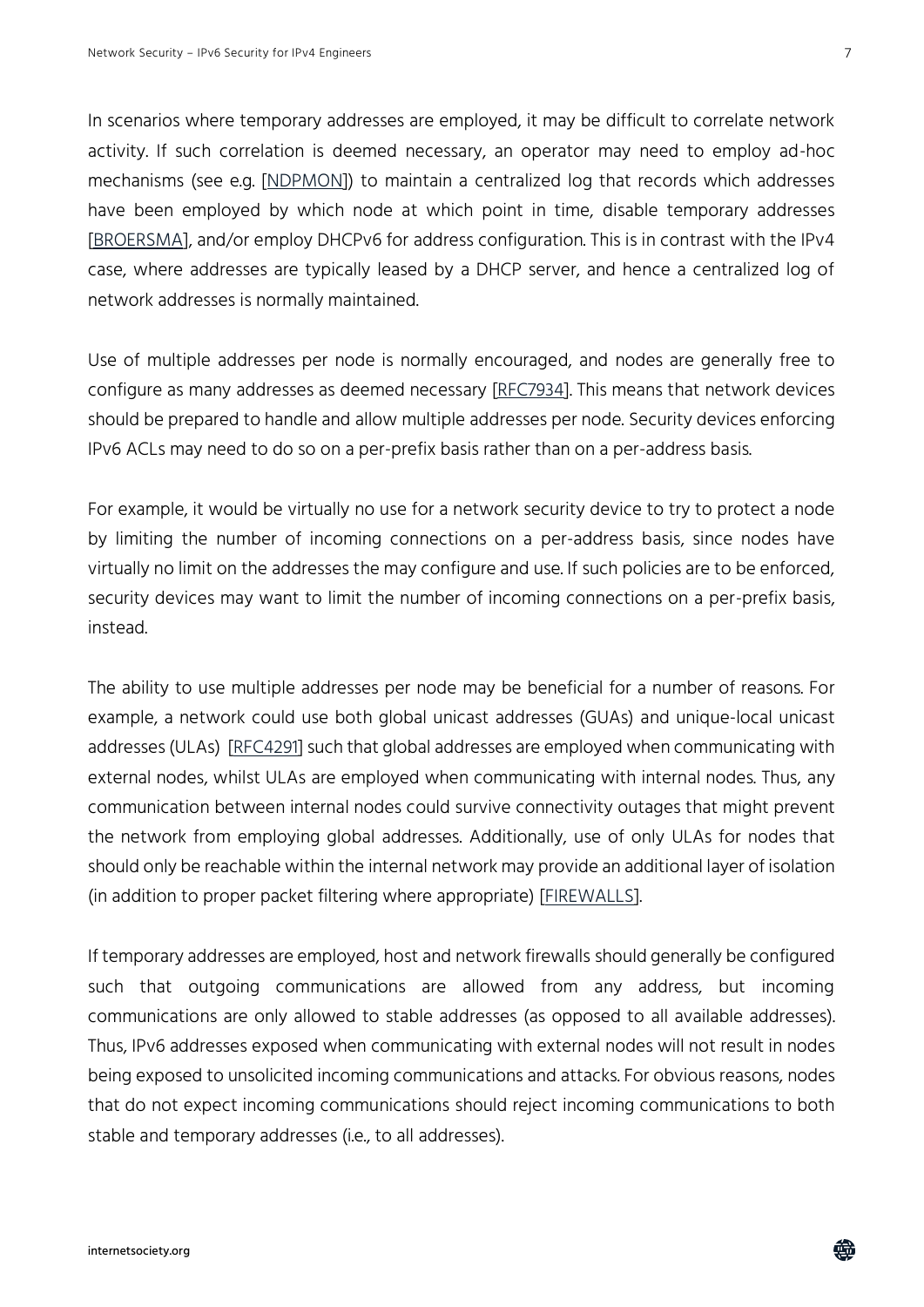Operational and security considerations arising from the use of IPv6 addresses are discussed in detail in [\[IPV6-ADDR\]](https://tools.ietf.org/html/draft-gont-6man-address-usage-recommendations).

## 2.1.4. Lack of Address Translation

Since the motivation for IPv6 deployment is its larger address space, it is expected that the vast majority of IPv6 networks will not employ any kind of Network Address Translation (NAT). In scenarios where networks employ Provider Assigned (PA) address space, any changes in the network prefix delegated by the ISP would result in a renumbering event for the whole network.

Additionally, in the event of network outages affecting the connectivity with the upstream network provider for an extended period of time, the network might be forced to stop using any prefixes previously delegated/leased by the upstream provider. This might result in an outage of internal network communications if such address space is the only one employed.

Unique Local Addresses [\[RFC4193\]](http://www.rfc-editor.org/info/rfc4193) are, roughly, the equivalent of IPv4 private addresses [\[RFC1918\]](http://www.rfc-editor.org/info/rfc1918) in the IPv6 world. ULA prefixes are not assigned or leased by the upstream ISP, but rather selected by the local network administrator, and therefore will normally not be subject of renumbering events -- hence requiring fewer updates to the DNS, ACLs, etc. Additionally, since they are not leased/delegated by an upstream ISP, even if there is a network outage affecting the connectivity with the upstream ISP for an extended period of time, ULAs may still be used for communicating with internal nodes.

ULA prefixes can be particularly beneficial for nodes that should not be reachable from external networks, since:

- the "private" nature of ULAs provides an additional layer of isolation (other than appropriate packet filtering) because these addresses are unlikely to be reachable from external networks
- they may result in addresses that are more stable than those configured for prefixes leased/delegated by an upstream provider
- they allow network operation even in the presence of outages in the upstream connectivity.

In most scenarios, ULAs will be configured alongside global unicast addresses, with ULAs being used for internal communications, while global addresses will be used for communication with external nodes.

龠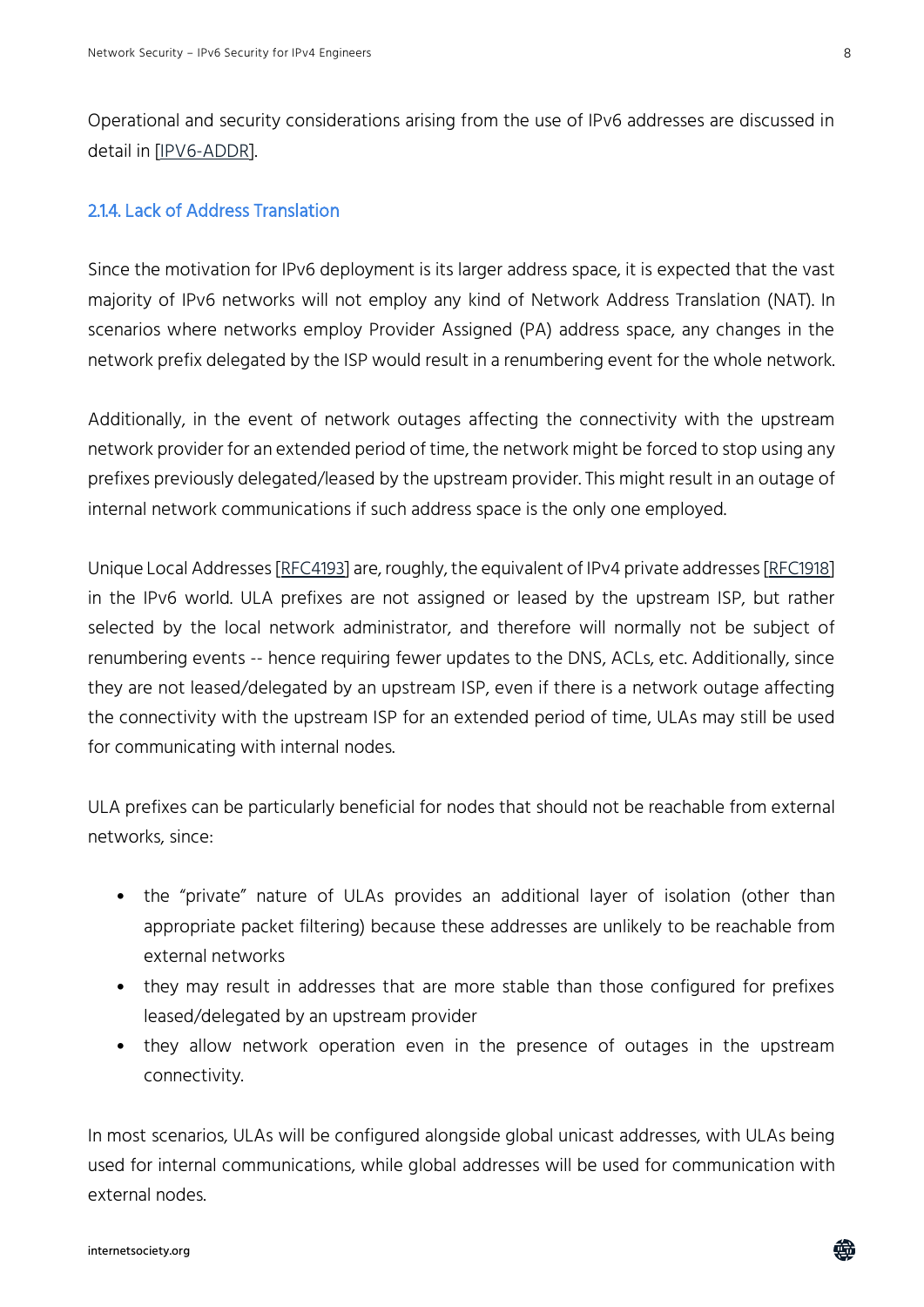#### 2.2. IP Packet Structure

IPv4 employs a variable-length packet header that can grow (up to 64 bytes) to accommodate IPv4 options. Since the same "container" is employed to carry all types of options, all nodes are required (at least in theory) to parse all IPv4 options looking for options they might need to process.

IPv6 instead employs a fixed-length base IPv6 header with optional "extension headers" that form a "daisy-chain" packet structure. Different option "containers" are employed depending on which systems are expected to process the options, such that nodes are not forced to parse options they are not expected to process. However, the IPv6 packet structure tends to be unfriendly with modern router architectures when the entire IPv6 header chain needs to be processed to access upper-layer protocol values (such as transport protocol type, transport protocol port numbers, etc.) [\[RTR-ARCH\]](http://www.iepg.org/2015-11-01-ietf94/IEPG-RouterArchitecture-jgs.pdf) [\[IPV6-EHS\]](https://tools.ietf.org/html/draft-gont-v6ops-ipv6-ehs-packet-drops).

There are a number of security implications arising from IPv6 extension headers:

- Some security devices fail to process the entire IPv6 header chain when enforcing a filtering policy (see e.g., [\[RFC7113\]](https://www.rfc-editor.org/info/rfc7113)). As a result, even the simple addition of an extension header that carries only "padding" options may be enough to circumvent the corresponding security controls.
- Some network and/or security devices may normally process traffic in hardware, but resort to process packets carrying options in software. In such scenarios, IPv6 extension headers may be leveraged to perform DoS (denial of service) attacks.
- Many IPv6 implementations have been found to fail to perform basic sanity checks on packets employing IPv6 extension headers. In some cases, an attacker may cause a processing node to crash, reboot, or become unresponsive by sending either a single or a sustained flow of crafted packets to the victim node.

In order to mitigate the aforementioned security implications, appropriate packet filtering policies should be enforced. In general transit routers should be more permissive in terms of the traffic they allow (and hence employ a black-list approach to packet filtering), whilst nodes closer to the edge of the network (e.g., enterprise border routers) should generally be more conservative and only allow traffic they are expecting to receive (i.e. employ a white-list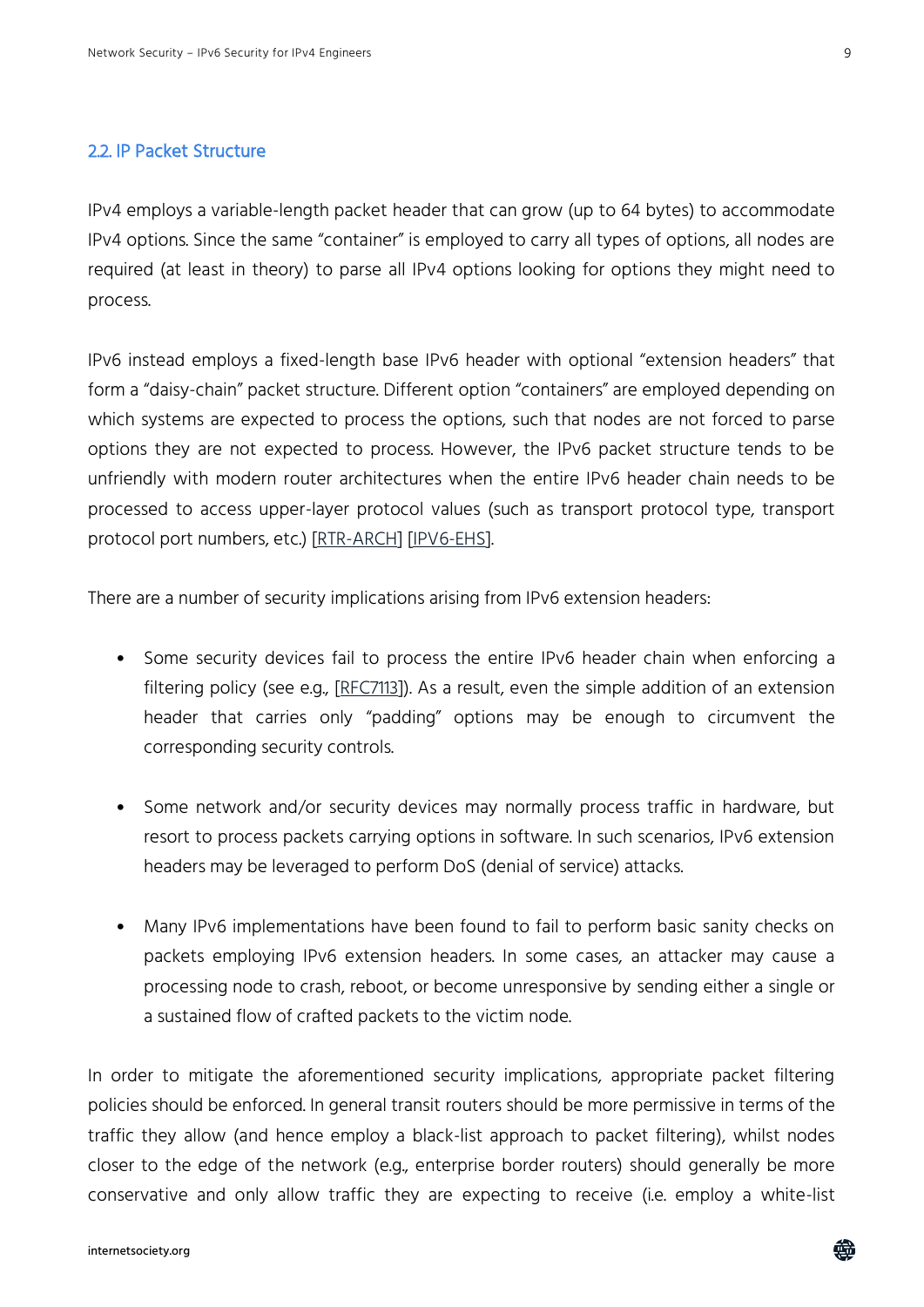approach to packet filtering). However, we note that the packet filtering policy is likely to depend on a number of operational factors (see e.g. [\[IPV6-EHS\]](https://tools.ietf.org/html/draft-gont-v6ops-ipv6-ehs-packet-drops)) and the capabilities and performance properties (see e.g. [\[IPV6-FW\]](http://www.ipv6hackers.org/meetings/ipv6-hackers-1)) of network devices.

Some networks have resorted to filtering packets that employ extension headers, affecting the reliability of IPv6 extension headers when they are employed on the public Internet [\[RFC7872\]](https://www.rfc-editor.org/info/rfc7872). Measurements carried out during the publication process of [\[RFC7872\]](https://www.rfc-editor.org/info/rfc7872) (but somehow not included in that document) indicate that the widespread practice of dropping IPv6 packets that contain extension headers also affects IPsec extension headers. The unfortunate consequences of this are that it may be necessary to tunnel IPsec traffic over some transport protocol (e.g. TCP or UDP) for the IPsec packets to survive the public IPv6 Internet. For some use cases, alternative technologies such as TLS VPNs might be employed instead.

## 2.3. Fragmentation

In contrast with the IPv4 world, where fragmentation can be performed both by the sending hosts and by intermediate routers, IPv6 fragmentation is performed only by hosts. This relieves IPv6 routers from the expensive task of fragmenting packets.

An important aspect of IPv6 fragmentation is that support for fragmentation is implemented by means of IPv6 extension headers (specifically, the Fragment Header). Former specifications of the IPv6 protocols (i.e., those that predated [\[RFC8200\]](https://www.rfc-editor.org/info/rfc8200)) allowed some pathological fragmentation cases, such as where the first fragment of a packet does not contain the entire IPv6 header chain (see [\[RFC7112\]](https://www.rfc-editor.org/info/rfc7112)).

Such pathological fragmentation cases may still be allowed by legacy IPv6 implementations, and thus might be leveraged to circumvent IPv6 security controls [\[IPV6-FW-2\]](https://searchenterprisewan.techtarget.com/tip/IPv6-firewall-security-Fixing-issues-introduced-by-the-new-protocol). Additionally, since fragmentation support is implemented by means of IPv6 extension headers, all general security considerations for extension headers apply for the Fragment Header.

We note that whilst support for IPv6 fragmentation is required in a number of scenarios (including DNS traffic and IPv6-based tunnels), recent research in this area indicates there is widespread filtering of IPv6 fragments in the public IPv6 Internet (see [\[RFC7872\]](https://www.rfc-editor.org/info/rfc7872) and [\[IPV6-](https://labs.apnic.net/presentations/store/2017-10-25-xtn-hdrs-dns.pdf) [FRAG\]](https://labs.apnic.net/presentations/store/2017-10-25-xtn-hdrs-dns.pdf)). Recent work at the IETF deprecates the use of fragmentation in the public Internet [\[IPV6-](https://tools.ietf.org/html/draft-ietf-intarea-frag-fragile) [FRAG-2\]](https://tools.ietf.org/html/draft-ietf-intarea-frag-fragile).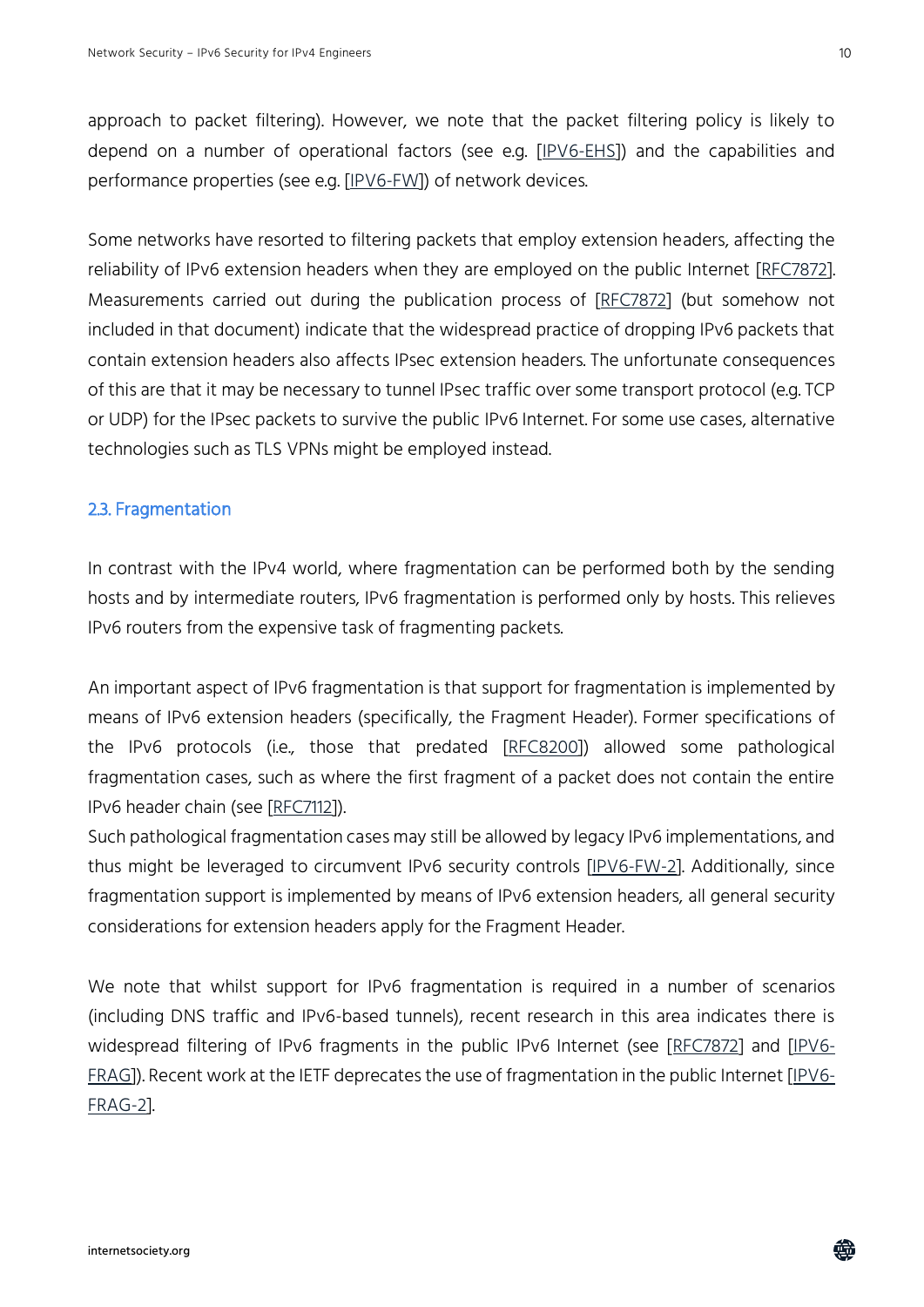#### 2.4. IPsec support

A common myth associated with IPv6 is the expectation of increased usage of IPsec. If anything, such expectation may be based on the fact that legacy IPv6 specifications (namely [\[RFC4294\]](https://www.rfc-editor.org/info/rfc4294)) originally required the implementation of IPsec by all IPv6 nodes. However, such requirement never resulted into more widespread implementation of IPsec (and even less into increased usage of IPsec) and was eventually removed in a subsequent revision of the specification ([\[RFC6434\]](https://www.rfc-editor.org/info/rfc6434), now superseded by [\[RFC8504\]](https://www.rfc-editor.org/info/rfc8504)).

On the other hand, that NAT devices no longer need to be deployed in IPv6 networks, has been seen as an opportunity for increased usage of native IPsec traffic (as opposed to tunneled IPsec traffic). Unfortunately, unpublished measurements (carried out as part of the work behind [\[RFC7872\]](https://www.rfc-editor.org/info/rfc7872)) seem to indicate that IPv6 packets employing IPsec extension headers suffer from widespread packet drops, in the same way as other types of IPv6 extension headers. Therefore, it may be necessary to encapsulate IPsec traffic in other protocols (such as UDP [\[RFC3948\]](https://www.rfc-editor.org/info/rfc3948)) for IPsec to become usable across the public IPv6 Internet.

## 2.5. Fault Isolation

Similar to its IPv4 counterpart, IPv6 employs ICMPv6 [\[RFC4443\]](https://www.rfc-editor.org/info/rfc4443) for fault isolation. For the most part, most ICMPv6 error messages are similar to the ICMP messages from the IPv4 world.

It is important to consider a number of differences between ICMPv6 and ICMPv4:

- Most popular implementations of connection-oriented transport protocols such as TCP do not abort connections upon receipt of ICMPv6 error messages, and thus are not vulnerable to the connection-reset attacks described in [\[RFC5927\]](https://www.rfc-editor.org/info/rfc5927).
- Many IPv6 implementations fail to perform basic validation checks on incoming ICMPv6 error messages. Some implementations can be easily fooled to accept ICMPv6 "Packet Too Big" error messages (claiming an MTU smaller than 1280) and generate IPv6 fragments that can lead to DoS conditions. Please see [\[RFC8021\]](https://tools.ietf.org/html/rfc8021), [\[IPV6-AT\]](https://searchsecurity.techtarget.com/tip/How-a-single-ICMPv6-packet-can-cause-a-denial-of-service-attack), and [\[IPV6-AT-2\]](https://searchsecurity.techtarget.com/tip/Using-IPv6-atomic-fragments-for-a-denial-of-service-attack) for details.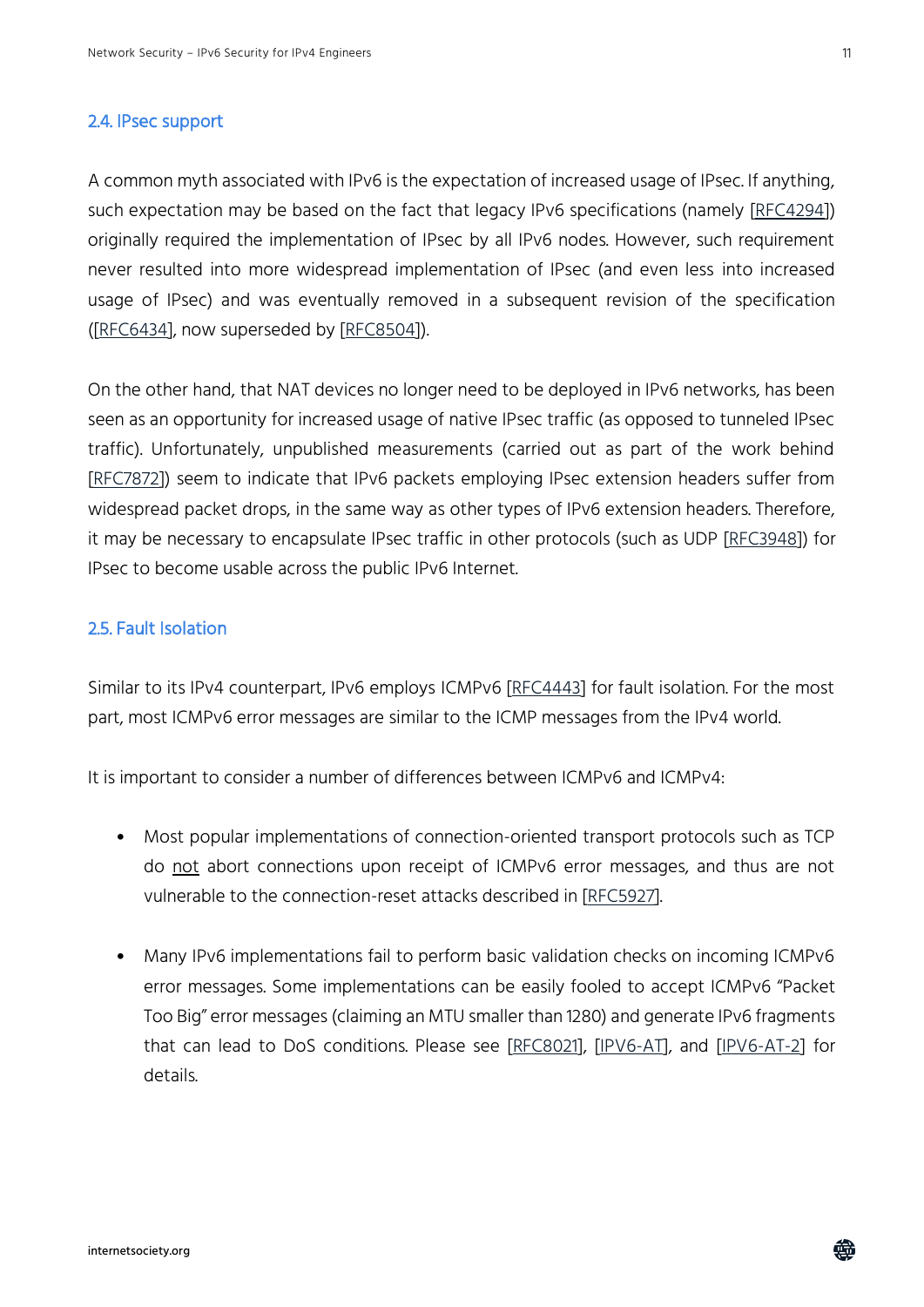#### 2.6. Address Resolution

IPv6 implements address resolution by means of ICMPv6 Neighbor Solicitation (NS) and ICMPv6 Neighbor Advertisement (NA) messages. These messages are analogous to ARP Request and ARP Reply messages [\[RFC826\]](https://www.rfc-editor.org/info/rfc826), respectively. Similarly, an IPv6 data structure called "Neighbor Cache" records the mappings between IPv6 addresses and link-layer addresses, along with information about the "freshness" of such mapping.

Attacks against the address resolution mechanism not only include the typical "man in the middle" and "Denial of Service" equivalents of the IPv4 world, but also include "Neighbor Cache Exhaustion" (NCE) attacks which typically crash the victim system as a result of too many bogus entries in the Neighbor Cache. The aforementioned situation may be triggered by a deliberate NCE attack, or as a side-effect of an address scan in which the last router to the target network is unable to cope with an unusually large number of entries in its Neighbor Cache (one for each IPv6 address that has been probed on the target network). Whilst the problem should be properly addressed via careful implementation of the address resolution mechanism, a number of operational mitigations are also available [\[ND-INDEF\]](http://www.iepg.org/2018-07-15-ietf102/indefensible-neighbors.pdf).

One subtle, but very important difference between address resolution in IPv6 and IPv4 is that NS and NA messages are ICMPv6 messages encapsulated in IPv6 packets, and therefore they could, in theory, employ IPv6 extension headers (including Fragment Headers). This leads to more complex traffic that can be difficult to policy, e.g. at layer-2 devices such as switches.

Whilst use of fragmentation with Neighbor Discovery has been recently deprecated (see [\[RFC6980\]](https://www.rfc-editor.org/info/rfc6980) and [\[RFC8200\]](https://www.rfc-editor.org/info/rfc8200)), legacy systems might still accept such packets and thus it is not possible to rely on all nodes to drop them. We note that use of other IPv6 extension headers is still allowed, even when they could also be challenging to devices that must inspect and/or policy Neighbor Discovery traffic (e.g. at layer 2).

When it comes to address resolution attacks (excluding the NCE attacks discussed above), the following mitigations are (theoretically) available:

- Secure Neighbor Discovery (SEND)
- Network monitoring
- Network compartmentalization
- Enforcing packet filtering at layer-2 devices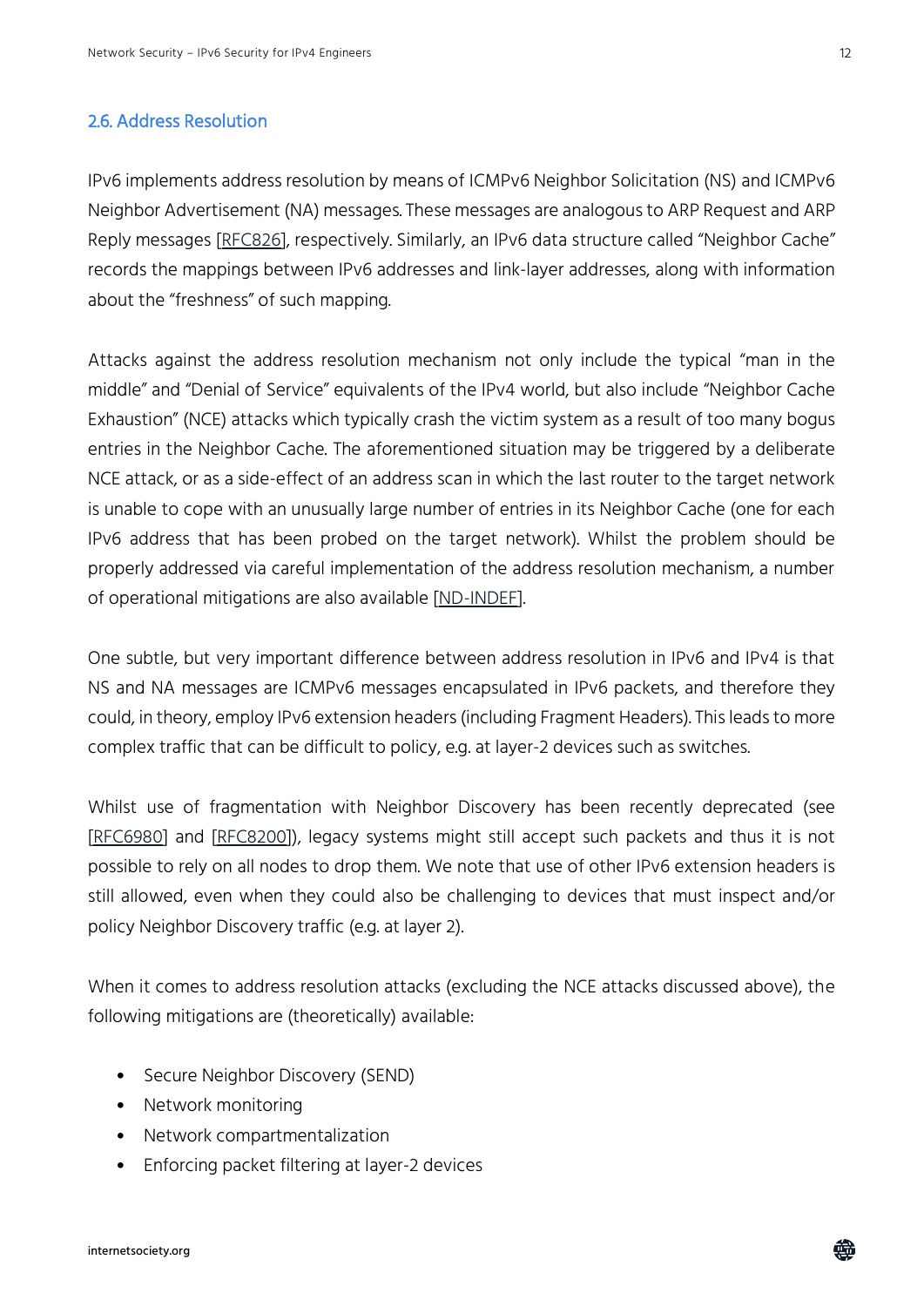The following subsections discuss each of these techniques.

## 2.6.1. Secure Neighbor Discovery (SEND)

SEND is specified in [\[RFC3971\]](https://www.rfc-editor.org/info/rfc3971) and is usually deemed (both in IPv6 literature and in some IETF specifications) as the final solution to Neighbor Discovery attacks. SEND employs:

- Cryptographically-Generated Addresses (CGA) to bind IPv6 addresses to an asymmetric key pair
- RSA signatures to protect all Neighbor Discovery messages
- Certification paths to certify the authority of routers

However, SEND is virtually impossible to deploy in any real-world network scenario because:

- There is virtually no support for SEND in any major operating system (such as MS Windows, Ubuntu, Mac OS, Android, or FreeBSD)
- The requirement of a Public Key Infrastructure (PKI) presents a major obstacle for its deployment
- In most network scenarios, the benefits of deploying SEND do not justify the major efforts that would be required to deploy it, particularly when other internet technologies still remain to be secured (DNS, etc.)

## 2.6.2. Traffic Monitoring

Whilst network monitoring cannot really mitigate attacks against IPv6 address resolution, it may at least detect and signal the occurrence of such attacks. Monitoring may be performed with general-purpose Network Intrusion Detection Systems (NIDS), or with special-purpose tools such as NDPMon [\[NDPMON\]](https://hal.inria.fr/inria-00153558/document).

## 2.6.3. Traffic Compartmentalization

Segmenting a network into multiple broadcast domains limits the ability of nodes of attacking other nodes. Whilst it does not eliminate the ability of the attacker of attacking on the same broadcast domain, it does limit the possible impact of the attack.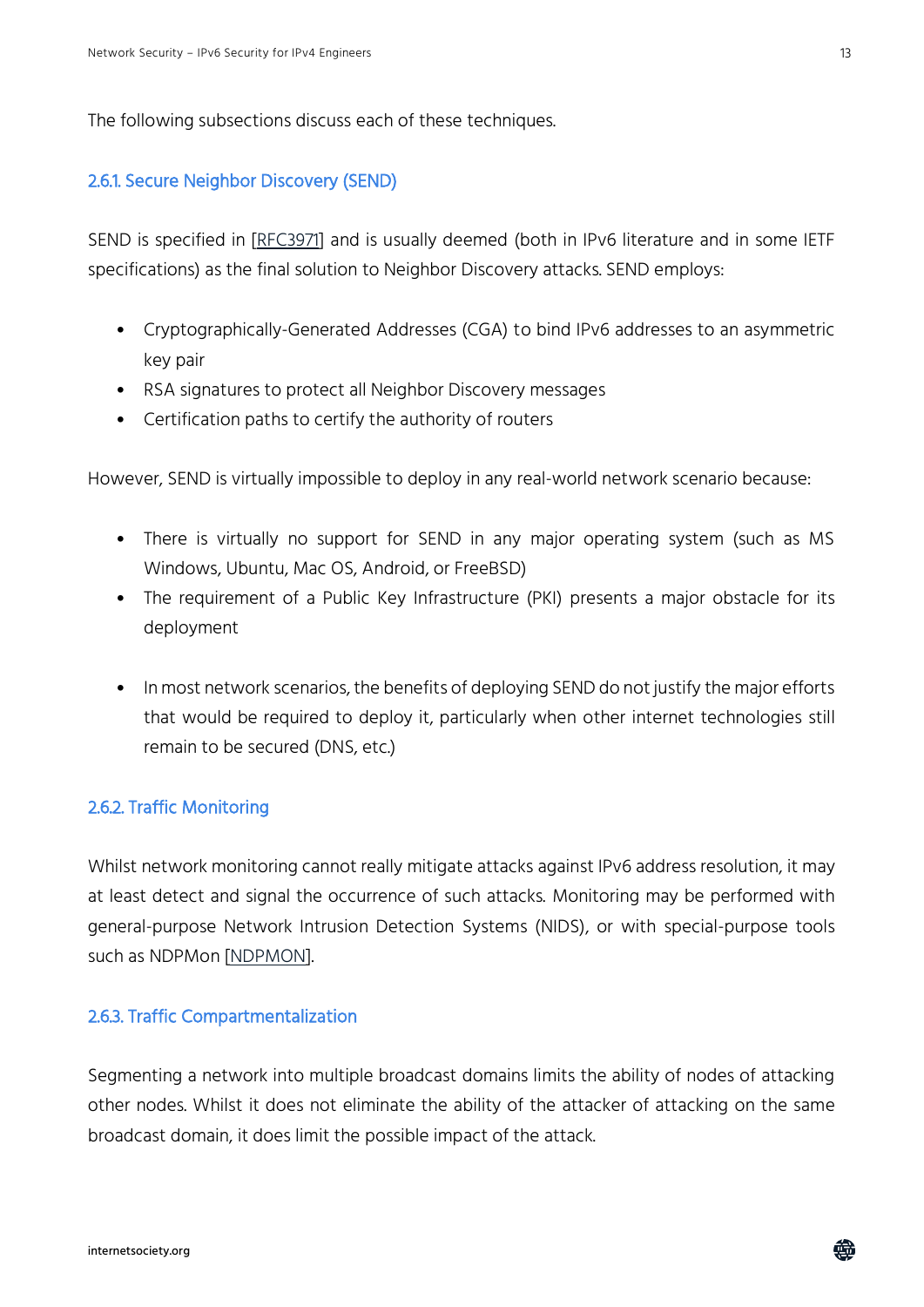#### 2.6.4. Enforcing Packet-filtering at Layer-2 Devices

Some Layer 2 devices may offer features to inspect and policy Neighbor Discovery traffic (including traffic address resolution traffic). These devices assume ownership of addresses on a First Come First Served (FCFS) basis: when a Layer 2 device first learns about the mapping of an IPv6 address to a link-layer address, the mapping is assumed to be legitimate. Any subsequent traffic that would override such mapping will be dropped by the Layer 2 device. This is normally referred to as "Neighbor Discovery Inspection" by some vendors of Layer 2 devices. It is important to note that many real-world implementations of this mechanism are subject to evasion attacks by means of IPv6 extension headers. Operators are therefore urged to evaluate the status of their implementations before they are relied upon.

## 2.7. Address generation/configuration

IPv6 specifies two different mechanisms for automatic host configuration:

- Stateless Address Auto-Configuration (SLAAC)
- Dynamic Host Configuration Protocol for IPv6 (DHCPv6)

SLAAC is mandatory, whilst DHCPv6 is optional [\[RFC8504\]](https://www.rfc-editor.org/info/rfc8504). In theory, Router Advertisement (RA) messages signal which features of these two protocols should be employed, by means of the "M" ("Managed address configuration") and "O" ("Other configuration") bits. However, the interaction between SLAAC and DHCPv6 is far from simple, and there may be different configuration outcomes depending on which information is made available with these two protocols: the operating systems in question, timing parameters, and other aspects (see [\[SLAAC-](https://tools.ietf.org/html/draft-ietf-v6ops-dhcpv6-slaac-problem)[P\]](https://tools.ietf.org/html/draft-ietf-v6ops-dhcpv6-slaac-problem) for details).

As a result of the complex interaction between these two protocols, networks meaning to mitigate automatic configuration attacks should mitigate both SLAAC-based and DHCPv6-based attacks, regardless of which specific protocol is employed for automatic configuration on the local network.

Mitigations for attacks against automatic host configuration theoretically include:

- Secure Neighbor Discovery (SEND)
- Network monitoring
- Network compartmentalization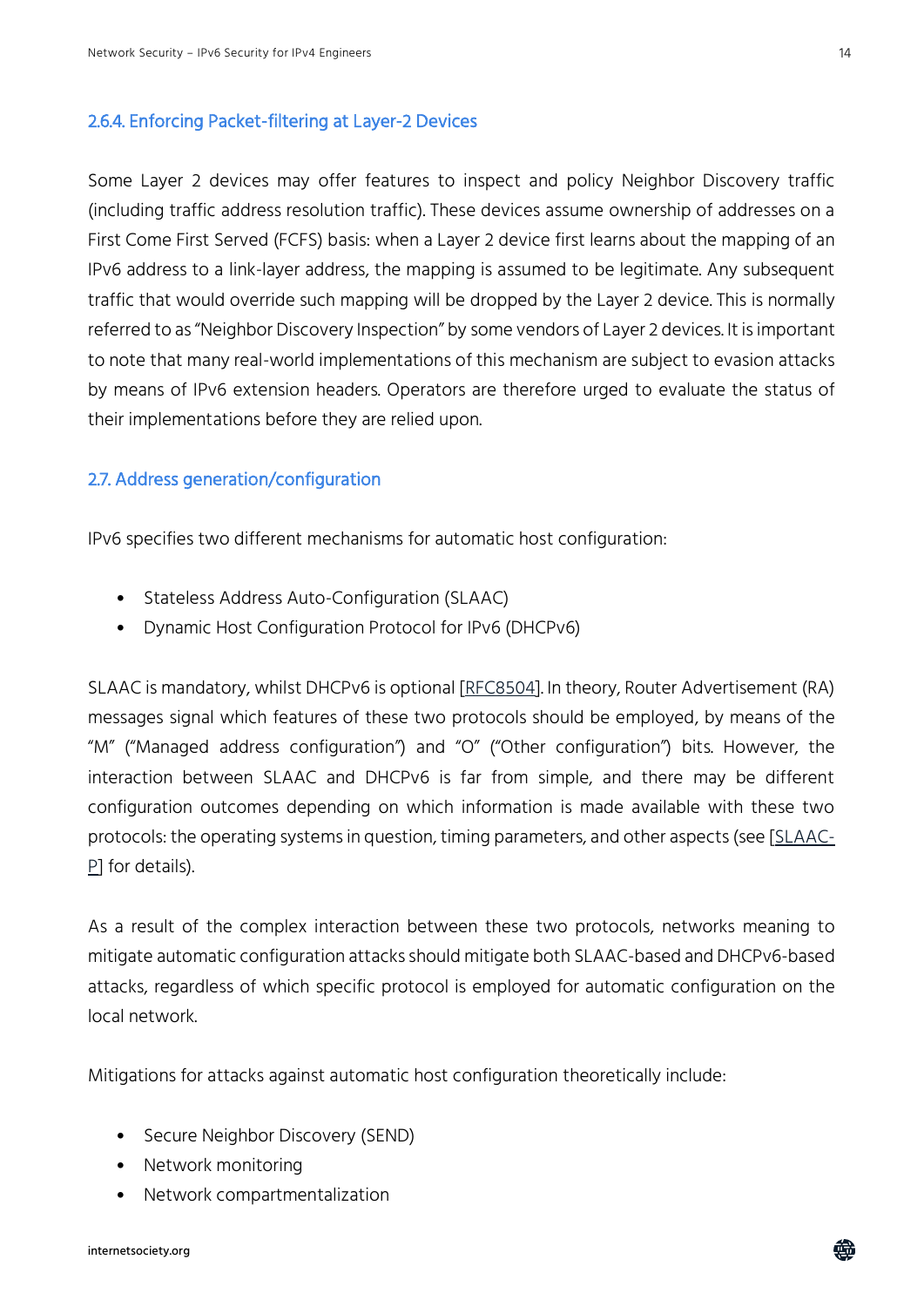## • Enforcing packet filtering at Layer 2 devices

SEND, network monitoring, and network compartmentalization, are essentially the same mitigations as those for address resolution attacks, and thus the same considerations apply.

Similarly to the "DHCP-snooping" mechanism from the IPv4 world, some Layer 2 devices may be able to enforce packet filtering policies such that incoming Router Advertisements (RAs) and DHCPv6-server packets are allowed only on specific ports of a Layer 2 device (that have been explicitly configured by the network administrator for such purpose). If RA or DHCPv6-server packets are received on any other port, they are silently dropped. RA-Guard [\[RFC6104\]](https://www.rfc-editor.org/info/rfc6104)[\[RFC6105\]](https://www.rfc-editor.org/info/rfc6105) is an implementation of such packet-filtering policy for Router Advertisements messages, whilst DHCPv6-Shield [\[RFC7610\]](https://www.rfc-editor.org/info/rfc7610) (sometimes also known as DHCPv6-Guard or DHCPv6-snooping) mitigates attacks based on DHCPv6-server packets.

It should be noted that many real-world implementations of these mechanisms are subject to evasion attacks by means of IPv6 extension headers (see e.g. [\[RFC7113\]](https://www.rfc-editor.org/info/rfc7113)). Therefore, operators should evaluate the status of the implementations they employ before they can be relied upon.

## 2.8. Multicast Usage

Address resolution and SLAAC employ multicast addresses for the IPv6 Destination Address of some of the associated packets. Conceptually speaking, nodes wishing to receive multicast, must join the corresponding multicast group which implies using the Multicast Listener Discovery (MLD) protocol.

MLD is a general protocol employed for "real" multicast traffic that spans across multiple subnets, allowing nodes to learn on which network segments they must forward IPv6 packets destined to specific multicast addresses. However, when it comes to link-local multicast traffic, the only usage of MLD is to allow MLD-snooping switches to inspect MLD packets to learn on which switch ports multicasted packets should be retransmitted.

There are two versions of MLD: MLD [\[RFC2710\]](https://www.rfc-editor.org/info/rfc2710) and MLDv2 [\[RFC3810\]](https://www.rfc-editor.org/info/rfc3810). MLDv2 adds the ability for a node to report interest in packets destined to a particular multicast address only from specific source addresses or from all sources except for specific source addresses. This can be very useful functionality for general multicast traffic, but not for multicast traffic associated with address resolution or automatic configuration. Indeed, the increased complexity of MLDv2 is rather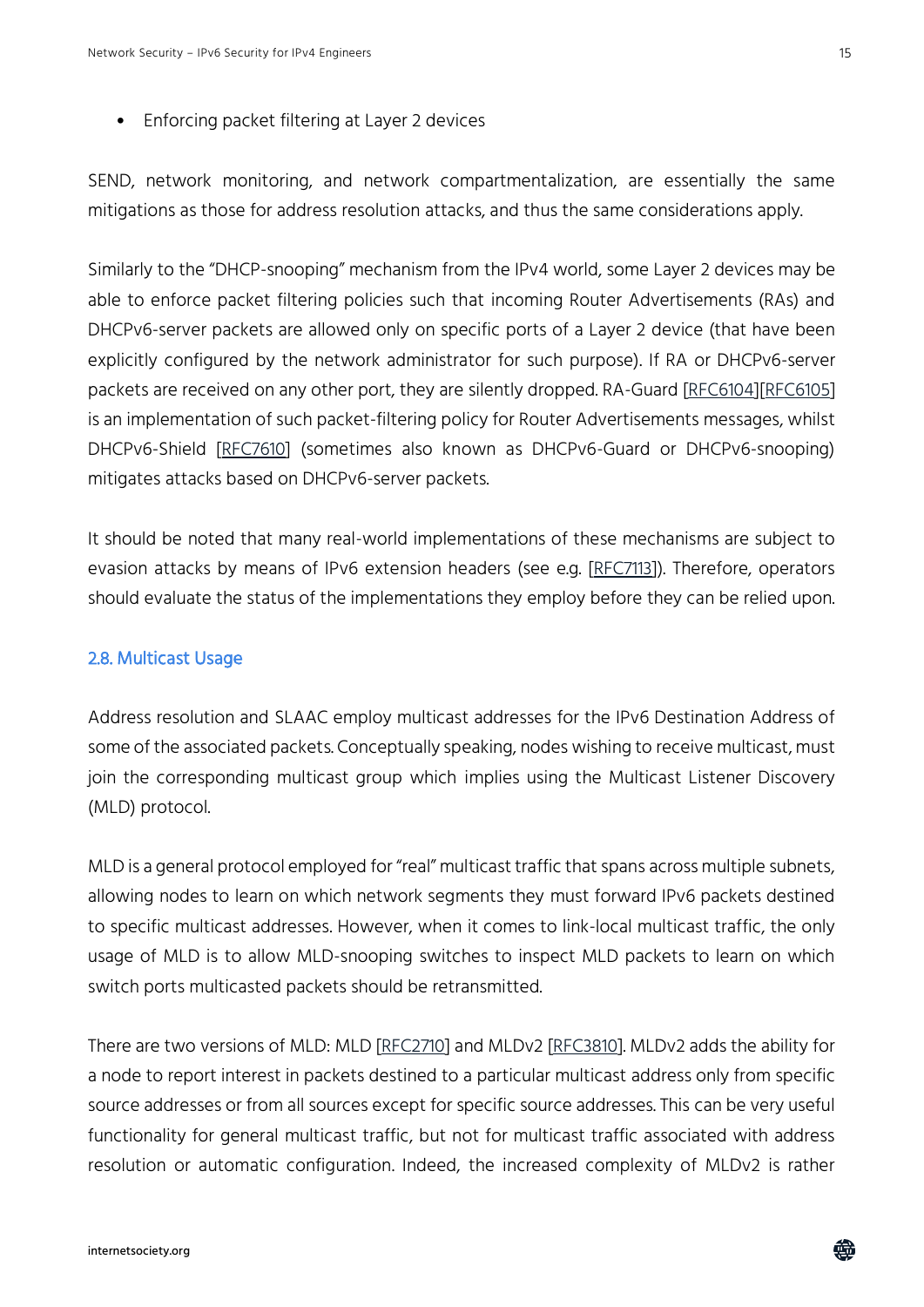overkill and unwarranted, soin scenarios where the only use case of multicast is that associated with Address Resolution and SLAAC, it may be desirable to employ MLD over MLDv2.

[\[MLD-SEC\]](https://www.troopers.de/media/filer_public/7c/35/7c35967a-d0d4-46fb-8a3b-4c16df37ce59/troopers15_ipv6secsummit_atlasis_rey_salazar_mld_considered_harmful_final.pdf) discusses some possible attacks against Multicast Listener Discovery.

## 2.9. Network Architecture

The most common architecture of IPv4 networks consists of internal nodes employing private IPv4 addresses space [\[RFC1918\]](https://www.rfc-editor.org/info/rfc1918), connected to the external/public network via a NAT device. As a side-effect of translating IPv4 addresses and transport-protocol port numbers, NAT devices end up enforcing a filtering policy of "only allowing outgoing communications".

Whilst this is certainly not a security panacea, it does reduce the attack surface in many network scenarios [\[FIREWALLS\]](https://tools.ietf.org/html/draft-gont-opsawg-firewalls-analysis) [\[IPV6-IOT\]](https://internetofthingsagenda.techtarget.com/feature/How-IPv6-deployment-affects-the-security-of-IoT-devices). Since IPv6 networks need not rely on NAT devices, it is sometimes assumed that IPv6 nodes will be subject to increased exposure - that is, that each IPv6 node will be directly reachable from the public Internet. However, this need not, and generally should not be the case.

For example, a network that currently employs IPv4 private address space and connects to the public Internet via a NAT device. may limit IPv6 host exposure by deploying a stateful IPv6 firewall at the same point of the network topology where the IPv4 NAT device is located. Such IPv6 firewall would normally be configured to "only allow outgoing communications", such that the IPv6 filtering policy parallels its IPv4 counterpart. Additionally, IPv6 hosts may employ hostbased IPv6 firewalls that "only allow outgoing communications", in the same way that many IPv4 hosts do for IPv4 traffic.

Such IPv6 network "architecture" and packet-filtering policy is one of the allowed default settings in the IETF recommendations for Customer Premises Equipment (CPE) for providing residential IPv6 Internet Service [\[RFC6092\]](https://www.rfc-editor.org/info/rfc6092) and is commonly seen in emerging IPv6 deployments. Ironically, some of these networks lack support for helper protocols (such us UPnP) that enable operation of peer-to-peer (P2P) applications [\[IPv6-P2P\]](https://searchnetworking.techtarget.com/tip/Ensuring-P2P-apps-dont-cause-network-performance-issues-with-IPv6) across these types of middleboxes.

## 3. Security Implications of Dual-Stack Networks

The IPv6 protocol suite "simply" provides an alternative network-layer service to the upper-layer protocols. Thus, dual-stack servers will normally offer the same network services over both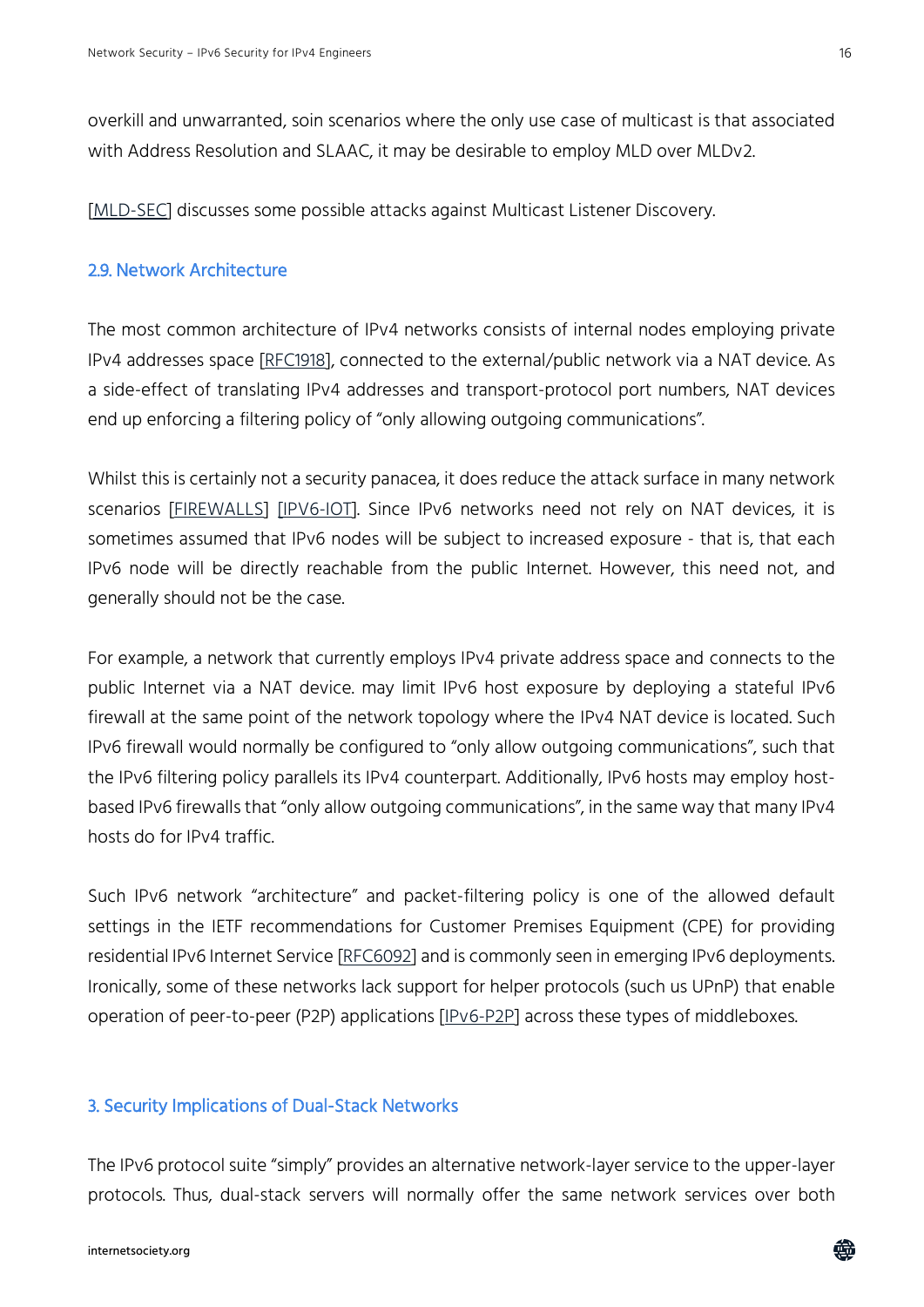Internet protocols. After all, network services tend to be agnostic with respect to the underlying Internet protocol.

From a security standpoint, it is important that the same security policies are enforced on both Internet protocols, since otherwise attackers would simply employ the protocol that represents less resistance to attacks: whether that's penetrating a network server, or performing a Denial of Service attack against a host or network, etc.

One of the most simple and widespread security controls is the enforcement of packet filtering policies via some form of firewall device. Whilst IPv6 packet filtering policies have traditionally been assumed to be "weaker" than their IPv4 counterparts (probably as a result of limited experience with the IPv6 protocols and/or limited IPv6 support in network security devices), recent research [\[IPV6-POL\]](https://searchsecurity.techtarget.com/tip/What-to-do-when-IPV4-and-IPv6-policies-disagree) suggests that whilst mismatches between the filtering policies for both protocols are common, there is no clear indication of the policies for one protocol being weaker than those for the other.

It is important to stress that for most network scenarios, the security policies enforced for IPv6 should be equivalent to those enforced for IPv4. However, we acknowledge that limited support in security devices (whether in terms of features or in terms of performance) may hinder the achievement of that goal [\[IPV6-FW\]](http://www.ipv6hackers.org/meetings/ipv6-hackers-1) [\[IPV6-FW-2\]](https://searchenterprisewan.techtarget.com/tip/IPv6-firewall-security-Fixing-issues-introduced-by-the-new-protocol).

## 4. Security Implications of IPv6 on IPv4 Networks

Whenever a dual-stack host intends to connect to another host, it will typically employ the DNS to obtain IPv4 and IPv6 addresses for the target host's domain name. Subsequently, it will try to communicate with the aforementioned host by trying either each address in sequence or some pair of the addresses in parallel (see e.g. [\[RFC6555\]](https://www.rfc-editor.org/info/rfc6555) and [\[RFC8305\]](https://www.rfc-editor.org/info/rfc8305)).

Normally, a host on an IPv4-only network will not configure IPv6 global unicast addresses or IPv6 default routes, and hence communication attempts employing IPv6 (if any) will fail with only IPv4 having a chance to succeed.

Most modern operating systems support IPv6 and have such support enabled by default, regardless of whether IPv6 has been deployed on the network to which the nodes are attached. This means that even if global IPv6 connectivity is missing, impending IPv6 connectivity is nevertheless present in the otherwise IPv4-only network. In other words, most "IPv4-only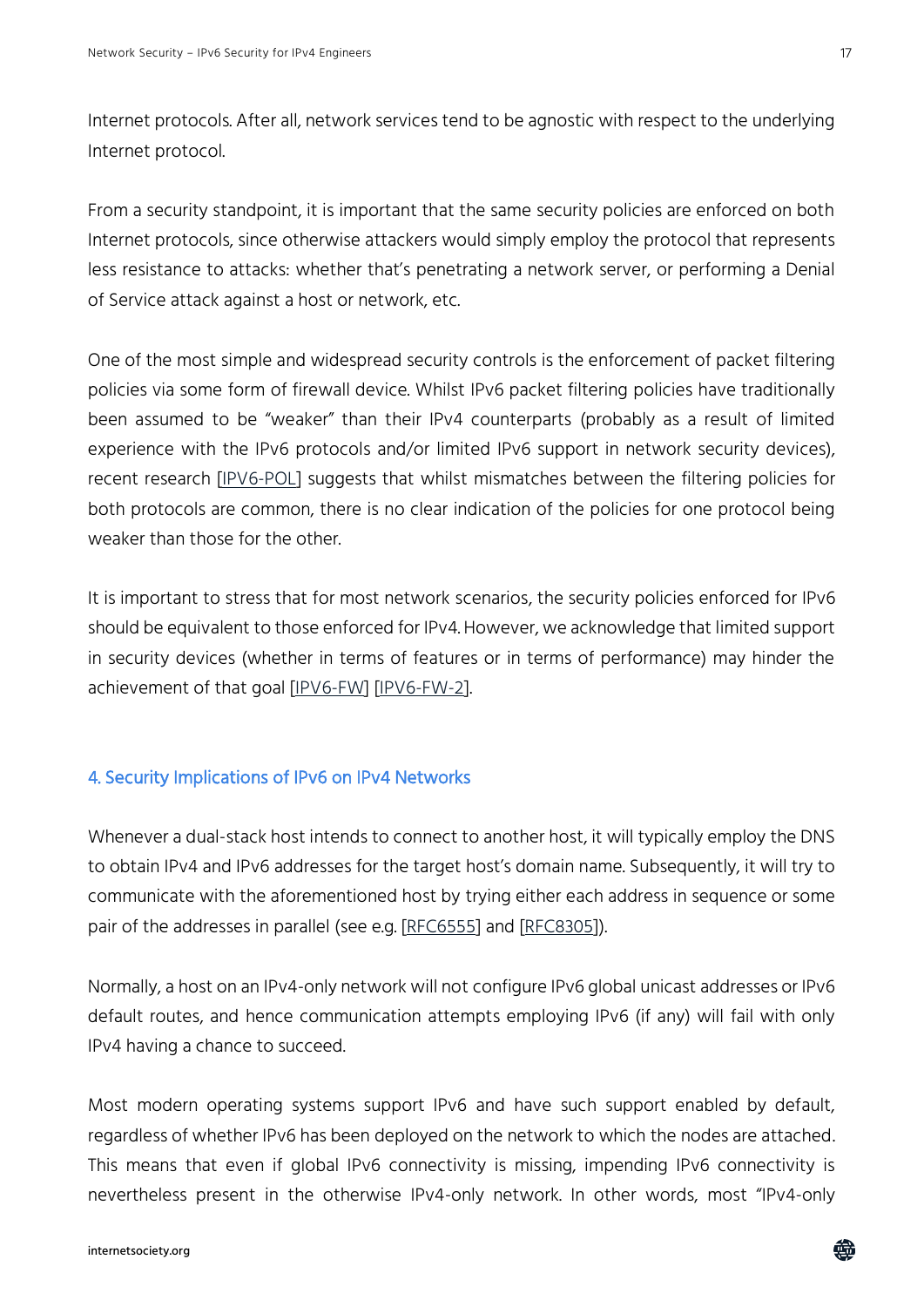18

networks" are composed of dual-stack nodes that could readily leverage IPv6 connectivity when/if it becomes available.

Thus, an attacker connected to the local subnet could trigger IPv6 network configuration (e.g. by sending forged Router Advertisement messages) and subsequently perform IPv6-based attacks such as Denial of Service (DoS), Man In The Middle (MITM), triggering VPN traffic leakages, or simply causing traffic to employ IPv6 (e.g. if the attacker assumes there are fewer or no security controls for the IPv6 case). Some security issues, such as Layer 3 Virtual Private Network (VPN) Tunnel Traffic Leakages, might even take place inadvertently when a node employing an IPv4 only VPN tunnel client connects to a dual-stack network.

As a result, even networks that are meant to be IPv4-only should enforce IPv6 security controls – if only to make sure that the network really supports only IPv4 (and not IPv6). These controls may range from mitigating attacks against automatic configuration and address resolution mechanisms, to enforcing IPv6 ACLs or blocking IPv6 traffic altogether at Layer 2.

It is important to note that a number of transition/co-existence mechanisms may provide IPv6 connectivity by tunneling IPv6 packets over other protocols. In such cases, IPv6 security controls should be enforced on the tunnel payload – a feature that might or might not be readily available. Since it is expected that most organizations deploy IPv6 in the short or near term, enforcing IPv6 security controls is generally preferable over simply disabling IPv6 support in all nodes. However, in IPv4-only network scenarios where enforcing IPv6 security controls is not feasible, networks may have to resort to block IPv6 traffic at Layer 2 devices in order to mitigate IPv6 attacks against IPv4 networks.

[\[RFC7123\]](http://www.rfc-editor.org/info/rfc7123) elaborates on IPv6 security attacks against IPv4 networks and discusses possible mitigation techniques. [\[RFC7359\]](http://www.rfc-editor.org/info/rfc7359) discusses Layer 3 Virtual Private Network (VPN) Tunnel Traffic Leakages and discusses possible mitigations.

# 5. Acknowledgements

Kevin Meynell and Jan Žorž provided valuable comments on earlier versions of this document.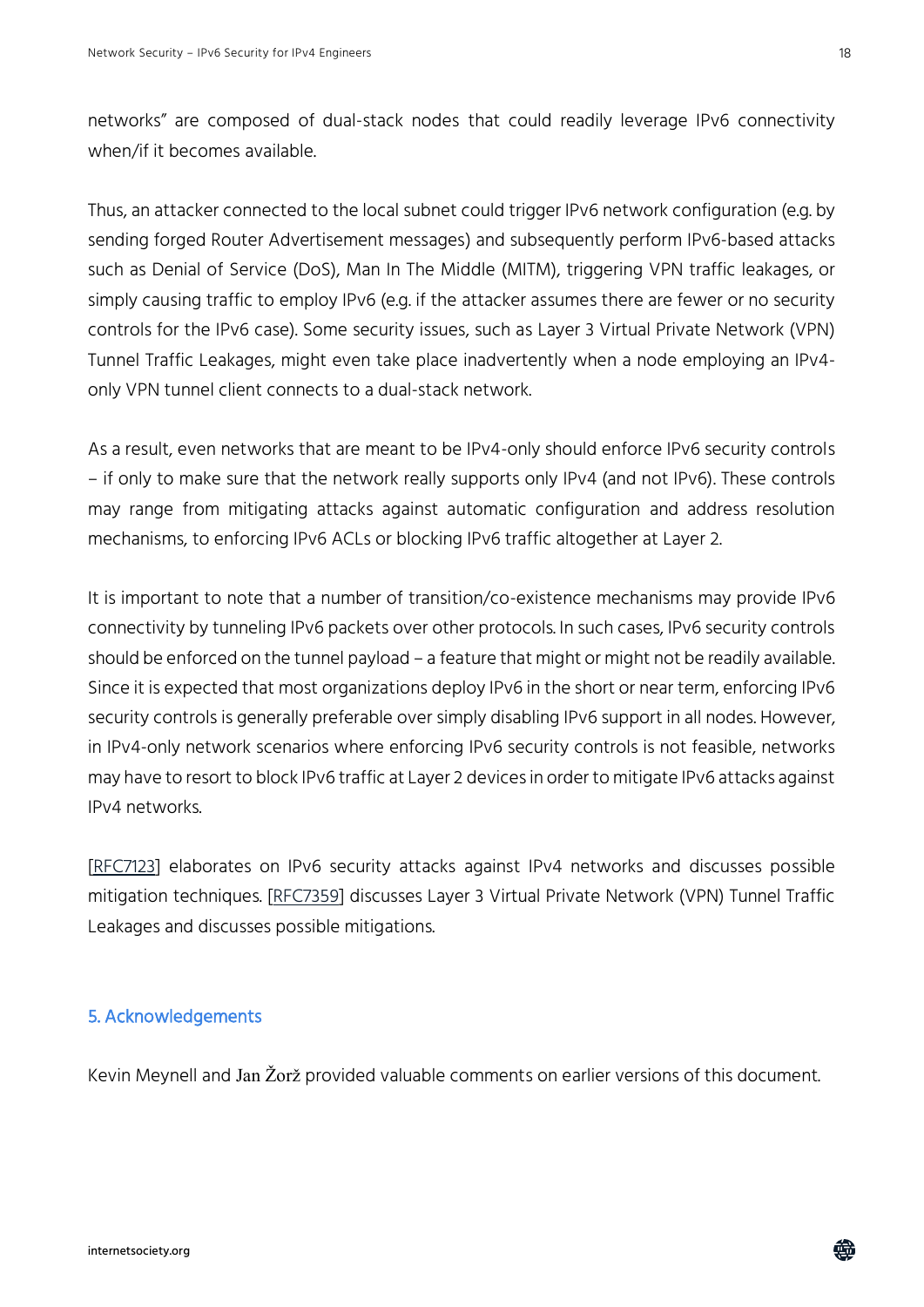## 6. References

- [BROERSMA] Broersma, R., "IPv6 Everywhere: Living with a Fully IPv6-enabled environment", Australian IPv6 Summit 2010, Melbourne, VIC Australia, October 2010. [http://www.ipv6.org.au/10ipv6summit/talks/Ron\\_Broersma.pdf](http://www.ipv6.org.au/10ipv6summit/talks/Ron_Broersma.pdf)
- [CTF] Gont, F. "Network reconnaissance: How to use SI6 Networks' IPv6 toolkit". TechTarget article, August 2018. [https://searchsecurity.techtarget.com/tip/Network-reconnaissance-How-to](https://searchsecurity.techtarget.com/tip/Network-reconnaissance-How-to-use-SI6-Networks-IPv6-toolkit)[use-SI6-Networks-IPv6-toolkit](https://searchsecurity.techtarget.com/tip/Network-reconnaissance-How-to-use-SI6-Networks-IPv6-toolkit)
- [DNS-REV] Gont, F. "How to use DNS reverse mapping to scan IPv6 addresses", TechTarget article, February 2017. [https://searchsecurity.techtarget.com/tip/How-to-use-DNS-reverse-mapping](https://searchsecurity.techtarget.com/tip/How-to-use-DNS-reverse-mapping-to-scan-IPv6-addresses)[to-scan-IPv6-addresses](https://searchsecurity.techtarget.com/tip/How-to-use-DNS-reverse-mapping-to-scan-IPv6-addresses)
- [DNS-REV2] Gont, F., "DNS reverse address mapping: Exploiting the scanning technique", TechTarget article, February 2017. [https://searchsecurity.techtarget.com/tip/DNS-reverse-address-mapping-](https://searchsecurity.techtarget.com/tip/DNS-reverse-address-mapping-Exploiting-the-scanning-technique)[Exploiting-the-scanning-technique](https://searchsecurity.techtarget.com/tip/DNS-reverse-address-mapping-Exploiting-the-scanning-technique)
- [FIREWALLS] Gont, F., Baker, F., "On Firewalls in Network Security", IETF Internet-Draft (draftgont-opsawg-firewalls-analysis), work in progress. <https://tools.ietf.org/html/draft-gont-opsawg-firewalls-analysis>
- [IPV6-ADDR] Gont, F., Gont, G., Garcia Corbo, M., Huitema, C., "Problem Statement Regarding IPv6 Address Usage", IETF Internet-Draft (draft-gont-6man-address-usagerecommendations), work in progress. <https://tools.ietf.org/html/draft-gont-6man-address-usage-recommendations>
- [IPV6-AT] Gont, F., "How a single ICMPv6 packet can cause a denial-of-service attack", TechTarget article, March 2017. [https://searchsecurity.techtarget.com/tip/How-a-single-ICMPv6-packet-can](https://searchsecurity.techtarget.com/tip/How-a-single-ICMPv6-packet-can-cause-a-denial-of-service-attack)[cause-a-denial-of-service-attack](https://searchsecurity.techtarget.com/tip/How-a-single-ICMPv6-packet-can-cause-a-denial-of-service-attack)

龠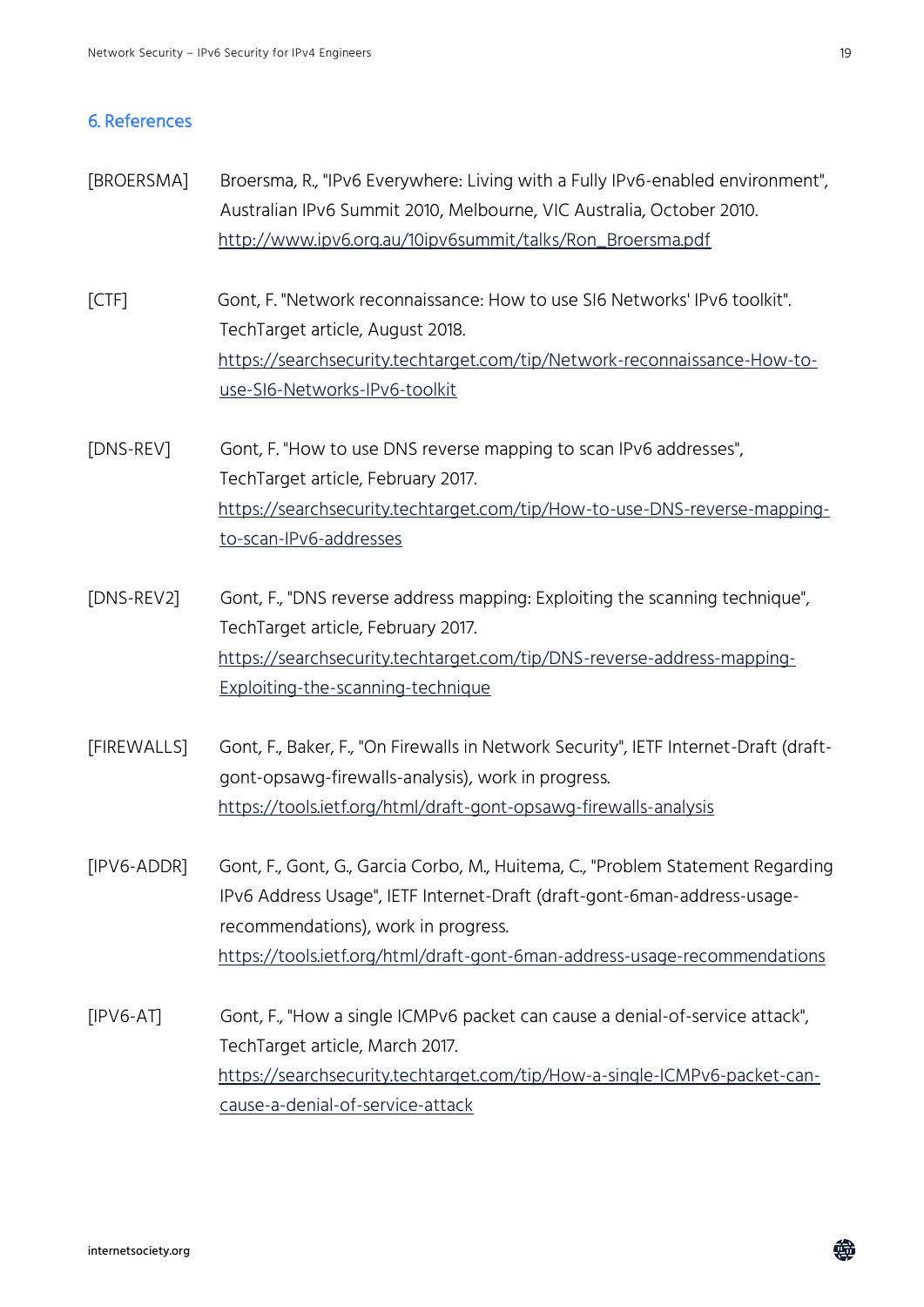- [IPV6-AT-2] Gont, F., "Using IPv6 atomic fragments for a denial-of-service attack", TechTarget article, March 2017. [https://searchsecurity.techtarget.com/tip/Using-IPv6-atomic-fragments-for-a](https://searchsecurity.techtarget.com/tip/Using-IPv6-atomic-fragments-for-a-denial-of-service-attack)[denial-of-service-attack](https://searchsecurity.techtarget.com/tip/Using-IPv6-atomic-fragments-for-a-denial-of-service-attack)
- [IPV6-EHS] Gont, F., Hilliard, N., Doering, G., Liu, W., Kumari, W. "Operational Implications of IPv6 Packets with Extension Headers", IETF Internet-Draft (draft-gont-v6opsipv6-ehs-packet-drops), work in progress. <https://tools.ietf.org/html/draft-gont-v6ops-ipv6-ehs-packet-drops>
- [IPV6-FHS] Gont, F., "First-hop security in IPv6", TechTarget article, January 2012. <https://searchenterprisewan.techtarget.com/tip/First-hop-security-in-IPv6>

[IPV6-FRAG] Huston, G., "Surviving IPv6 Fragmentation", October 2017. <https://labs.apnic.net/presentations/store/2017-10-25-xtn-hdrs-dns.pdf>

- [IPV6-FRAG-2] Bonica, R., Baker, F., Huston, G., Hinden, B., Troan, O., Gont, F. "IP Fragmentation Considered Fragile", IETF Internet-Draft (draft-ietf-intarea-frag-fragile), work in progress. <https://tools.ietf.org/html/draft-ietf-intarea-frag-fragile>
- [IPV6-FW] Zack, E., "IPv6 Security Assessment and Benchmarking", IPv6 Hackers Meeting #1, Berlin, Germany, July 2013. <http://www.ipv6hackers.org/meetings/ipv6-hackers-1>
- [IPV6-FW-2] Gont, F., "IPv6 firewall security: Fixing issues introduced by the new protocol", TechTarget article, November 2011. [https://searchenterprisewan.techtarget.com/tip/IPv6-firewall-security-Fixing](https://searchenterprisewan.techtarget.com/tip/IPv6-firewall-security-Fixing-issues-introduced-by-the-new-protocol)[issues-introduced-by-the-new-protocol](https://searchenterprisewan.techtarget.com/tip/IPv6-firewall-security-Fixing-issues-introduced-by-the-new-protocol)
- [IPV6-MYTHS] Gont, F. "IPv6 myths: Debunking misconceptions regarding IPv6 security features". TechTarget article, May 2011. [https://searchsecurity.techtarget.com/tip/IPv6-myths-Debunking](https://searchsecurity.techtarget.com/tip/IPv6-myths-Debunking-misconceptions-regarding-IPv6-security-features)[misconceptions-regarding-IPv6-security-features](https://searchsecurity.techtarget.com/tip/IPv6-myths-Debunking-misconceptions-regarding-IPv6-security-features)

蟲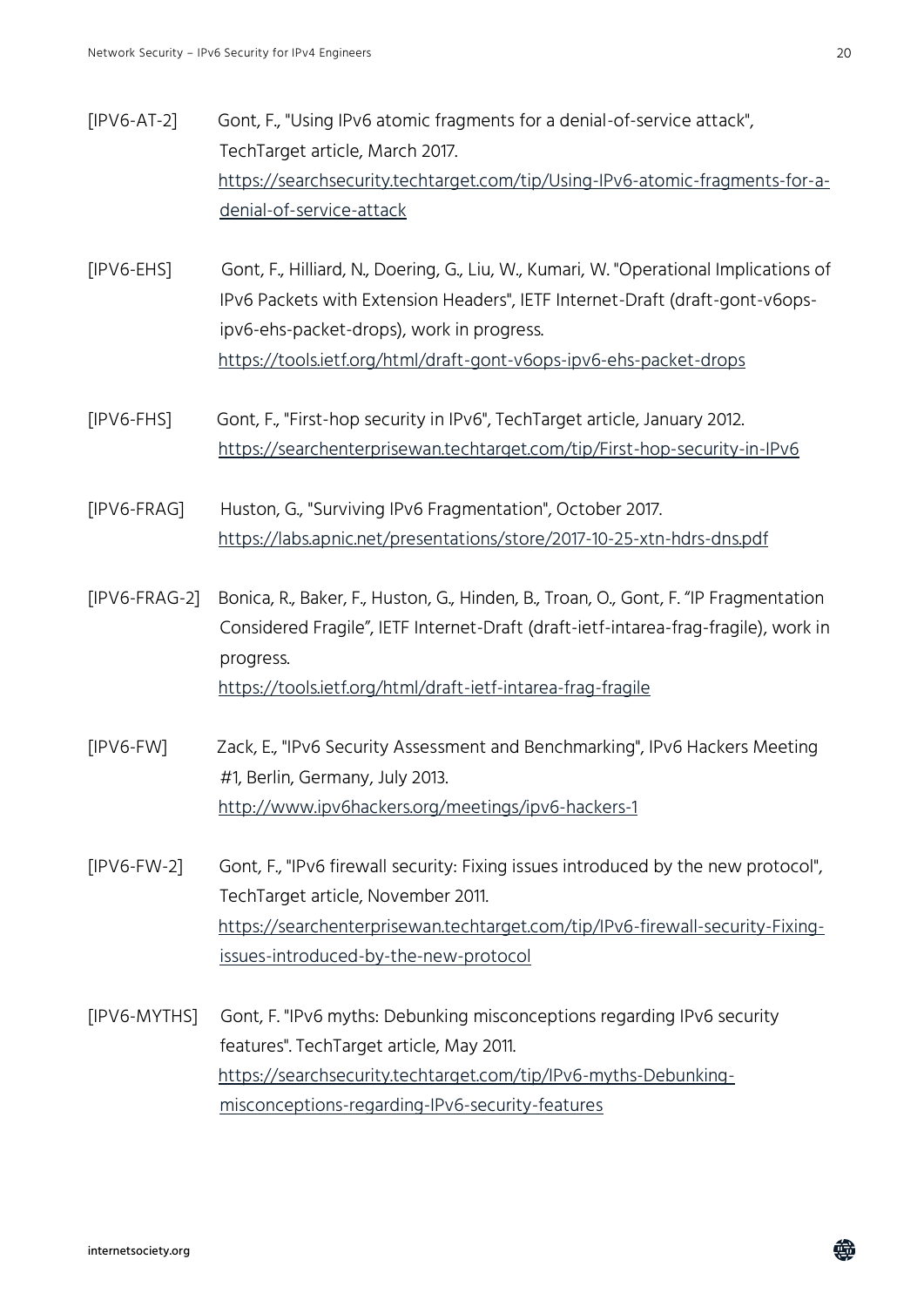- [IPV6-IOT] Gont, F., "How IPv6 deployment affects the security of IoT devices", TechTarget Article, October 2017. [https://internetofthingsagenda.techtarget.com/feature/How-IPv6](https://internetofthingsagenda.techtarget.com/feature/How-IPv6-deployment-affects-the-security-of-IoT-devices) [deployment-affects-the-security-of-IoT-devices](https://internetofthingsagenda.techtarget.com/feature/How-IPv6-deployment-affects-the-security-of-IoT-devices)
- [IPV6-P2P] Gont, F., "Ensuring P2P apps don't cause network performance issues with IPv6", TechTarget Article, September 2018. [https://searchnetworking.techtarget.com/tip/Ensuring-P2P-apps-dont-cause](https://searchnetworking.techtarget.com/tip/Ensuring-P2P-apps-dont-cause-network-performance-issues-with-IPv6)[network-performance-issues-with-IPv6](https://searchnetworking.techtarget.com/tip/Ensuring-P2P-apps-dont-cause-network-performance-issues-with-IPv6)
- [IPV6-POL] Gont, F., "What to do when IPv4 and IPv6 policies disagree", TechTarget article, August 2018. [https://searchsecurity.techtarget.com/tip/What-to-do-when-IPV4-and-IPv6](https://searchsecurity.techtarget.com/tip/What-to-do-when-IPV4-and-IPv6-policies-disagree) [policies-disagree](https://searchsecurity.techtarget.com/tip/What-to-do-when-IPV4-and-IPv6-policies-disagree)
- [IPV6-REC] Gont, F., "How to perform IPv6 network reconnaissance", TechTarget article, July 2015. [https://searchsecurity.techtarget.com/tip/How-to-perform-IPv6-network](https://searchsecurity.techtarget.com/tip/How-to-perform-IPv6-network-reconnaissance)[reconnaissance](https://searchsecurity.techtarget.com/tip/How-to-perform-IPv6-network-reconnaissance)
- [IPV6-SEC] Gont, F., "Address IPv6 security before your time runs out", TechTarget article, March 2013. [https://searchsecurity.techtarget.com/feature/Address-IPv6-security-before](https://searchsecurity.techtarget.com/feature/Address-IPv6-security-before-your-time-runs-out)[your-time-runs-out](https://searchsecurity.techtarget.com/feature/Address-IPv6-security-before-your-time-runs-out)
- [IPV6-SEC-2] Pepelnjak, I., "IPv6 security issues: Fixing implementation problems", TechTarget article, January 2011. [https://searchtelecom.techtarget.com/tip/IPv6-security-issues-Fixing](https://searchtelecom.techtarget.com/tip/IPv6-security-issues-Fixing-implementation-problems)[implementation-problems](https://searchtelecom.techtarget.com/tip/IPv6-security-issues-Fixing-implementation-problems)
- [MLD-SEC] Atlasis, A., Salazar, J., "MLD Considered Harmful Breaking Another IPv6 Subprotocol". Troopers 2015 Conference, Heidelberg, Germany, 2015. [https://www.troopers.de/media/filer\\_public/7c/35/7c35967a-d0d4-46fb-8a3b-](https://www.troopers.de/media/filer_public/7c/35/7c35967a-d0d4-46fb-8a3b-4c16df37ce59/troopers15_ipv6secsummit_atlasis_rey_salazar_mld_considered_harmful_final.pdf)[4c16df37ce59/troopers15\\_ipv6secsummit\\_atlasis\\_rey\\_salazar\\_mld\\_considere](https://www.troopers.de/media/filer_public/7c/35/7c35967a-d0d4-46fb-8a3b-4c16df37ce59/troopers15_ipv6secsummit_atlasis_rey_salazar_mld_considered_harmful_final.pdf) [d\\_harmful\\_final.pdf](https://www.troopers.de/media/filer_public/7c/35/7c35967a-d0d4-46fb-8a3b-4c16df37ce59/troopers15_ipv6secsummit_atlasis_rey_salazar_mld_considered_harmful_final.pdf)

龠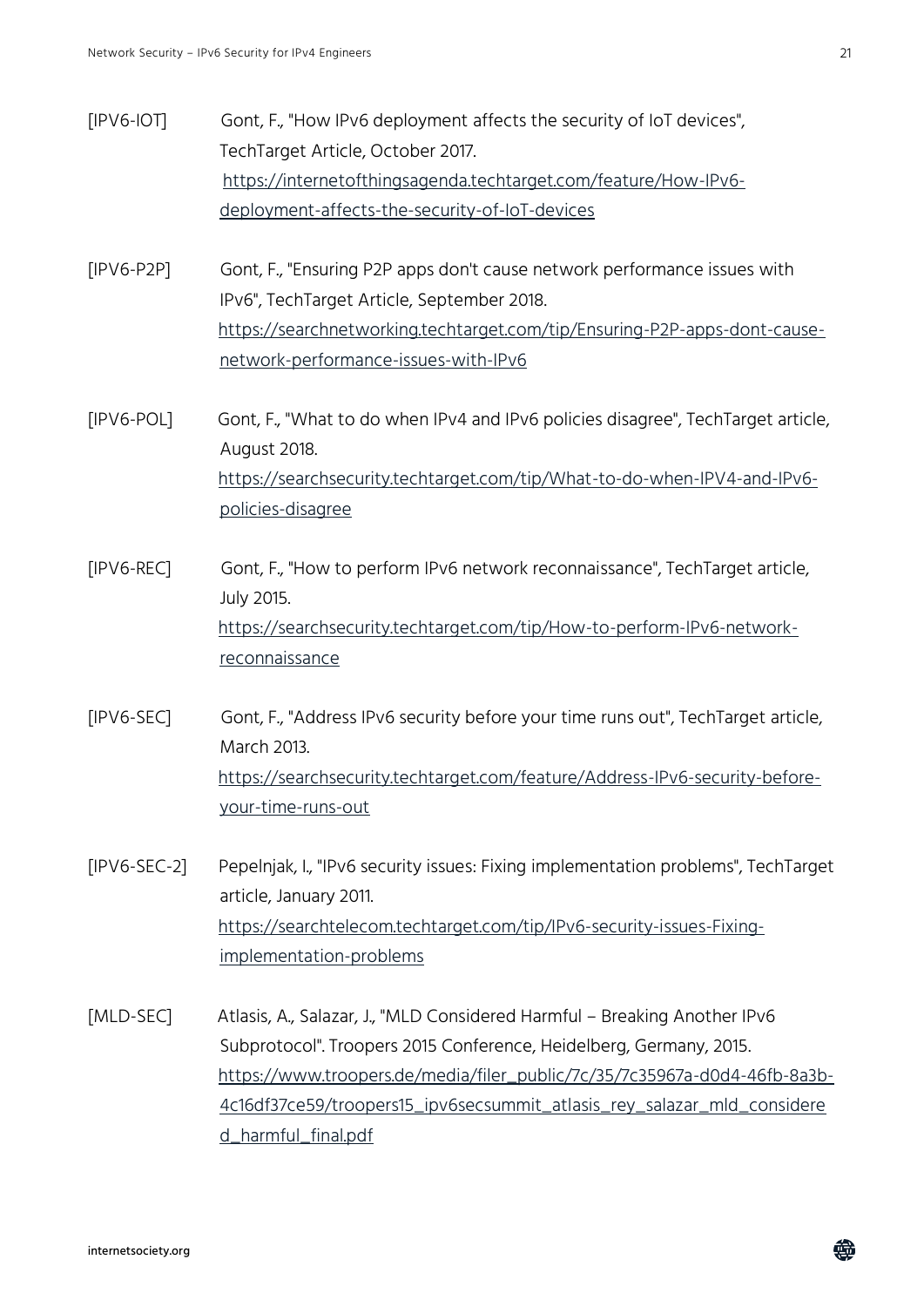- [ND-ATTCK] Gont, F. "How to protect your IPv6 address management", TechTarget article, January 2015. [https://searchnetworking.techtarget.com/tip/How-to-protect-your-IPv6](https://searchnetworking.techtarget.com/tip/How-to-protect-your-IPv6-address-management) [address-management](https://searchnetworking.techtarget.com/tip/How-to-protect-your-IPv6-address-management)
- [ND-INDEF] Jaeggli, J., "Indefensible Neighbors", IEPG Meeting July 2018 @ IETF 102. <http://www.iepg.org/2018-07-15-ietf102/indefensible-neighbors.pdf>
- [NDPMON] Beck, F., Cholez, T., Festor, 0., Chrisment, I., "Monitoring the Neighbor Discovery Protocol". The Second International Workshop on IPv6 Today - Technology and Deployment - IPv6TD 2007, Mar 2007, Guadeloupe/French Caribbean, Guadeloupe. <https://hal.inria.fr/inria-00153558/document>
- [OPSEC-ND] Gont, F., Bonica, R., Liu, W., "Security Assessment of Neighbor Discovery (ND) for IPv6", IETF Internet-Draft (draft-ietf-opsec-ipv6-nd-security), work in progress. <https://tools.ietf.org/html/draft-ietf-opsec-ipv6-nd-security>
- [OPSEC-V6] Vyncke, E., Chittimaneni, K., Kaeo, M., Rey, E., "Operational Security Considerations for IPv6 Networks", IETF Internet-Draft (draft-ietf-opsec-v6), work in progress. <https://tools.ietf.org/html/draft-ietf-opsec-v6>
- [RFC826] Plummer, D., "An Ethernet Address Resolution Protocol: Or Converting Network Protocol Addresses to 48.bit Ethernet Address for Transmission on Ethernet Hardware", STD 37, RFC 826, DOI 10.17487/RFC0826, November 1982. <https://www.rfc-editor.org/info/rfc826>
- [RFC1918] Rekhter, Y., Moskowitz, B., Karrenberg, D., de Groot, G., and E. Lear, "Address Allocation for Private Internets", BCP 5, RFC 1918, DOI 10.17487/RFC1918, February 1996. <https://www.rfc-editor.org/info/rfc1918>
- [RFC2460] Deering, S. and R. Hinden, "Internet Protocol, Version 6 (IPv6) Specification", RFC 2460, DOI 10.17487/RFC2460, December 1998. <https://www.rfc-editor.org/info/rfc2460>

益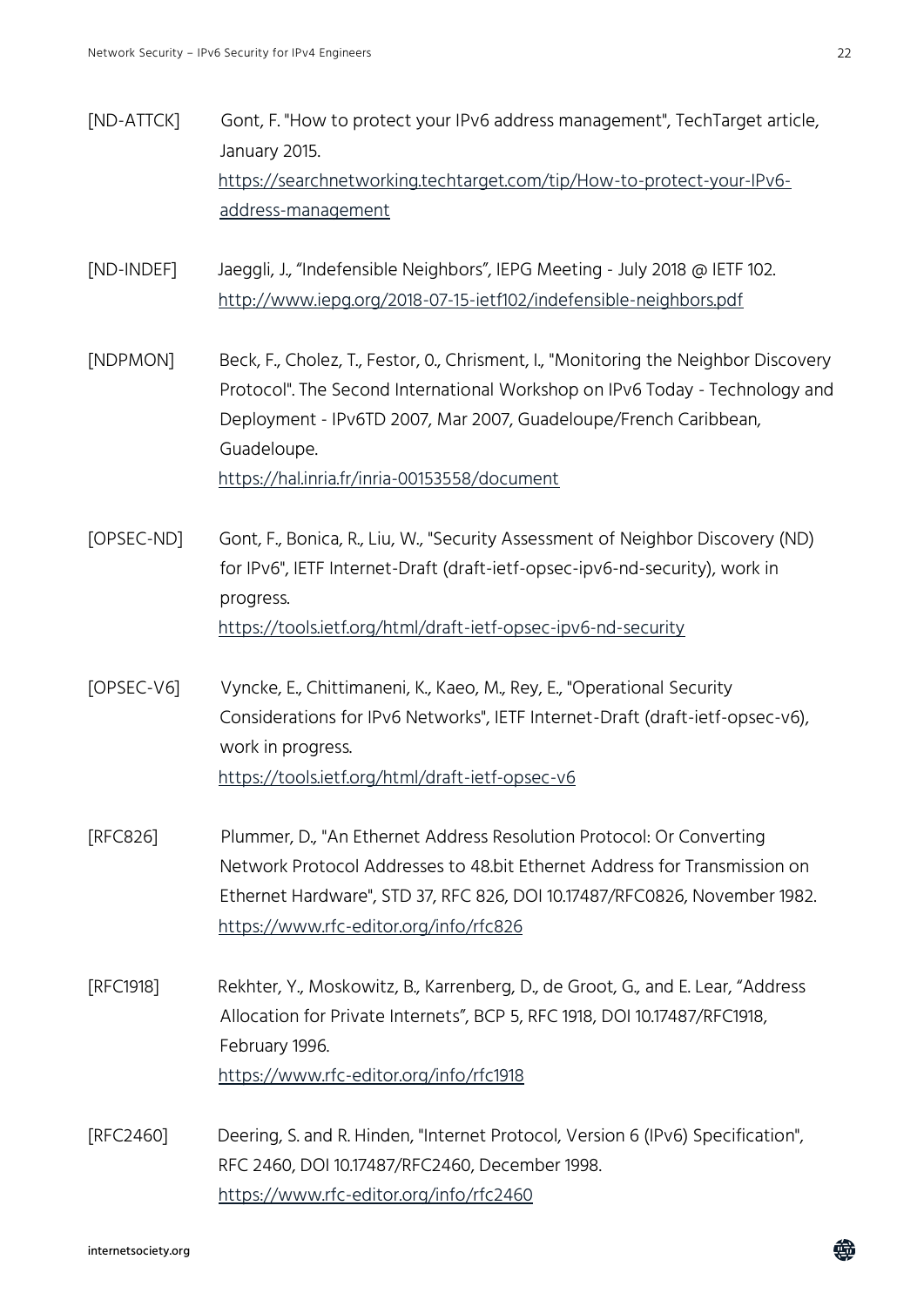- [RFC2460] Deering, S. and R. Hinden, "Internet Protocol, Version 6 (IPv6) Specification", RFC 2460, DOI 10.17487/RFC2460, December 1998. <https://www.rfc-editor.org/info/rfc2460>
- [RFC2710] Deering, S., Fenner, W., and B. Haberman, "Multicast Listener Discovery (MLD) for IPv6", RFC 2710, DOI 10.17487/RFC2710, October 1999. <https://www.rfc-editor.org/info/rfc2710>
- [RFC3810] Vida, R., Ed. and L. Costa, Ed., "Multicast Listener Discovery Version 2 (MLDv2) for IPv6", RFC 3810, DOI 10.17487/RFC3810, June 2004. <https://www.rfc-editor.org/info/rfc3810>
- [RFC3948] Huttunen, A., Swander, B., Volpe, V., DiBurro, L., and M. Stenberg, "UDP Encapsulation of IPsec ESP Packets", RFC 3948, DOI 10.17487/RFC3948, January 2005.

<http://www.rfc-editor.org/info/rfc3948>

- [RFC3971] Arkko, J., Ed., Kempf, J., Zill, B., and P. Nikander, "SEcure Neighbor Discovery (SEND)", RFC 3971, DOI 10.17487/RFC3971, March 2005. <https://www.rfc-editor.org/info/rfc3971>
- [RFC4193] Hinden, R. and B. Haberman, "Unique Local IPv6 Unicast Addresses", RFC 4193, DOI 10.17487/RFC4193, October 2005. <https://www.rfc-editor.org/info/rfc4193>
- [RFC4291] Hinden, R. and S. Deering, -2IP Version 6 Addressing Architecture", RFC 4291, DOI 10.17487/RFC4291, February 2006. <https://www.rfc-editor.org/info/rfc4291>
- [RFC4294] Loughney, J., Ed., "Ipv6 Node Requirements", RFC 4294, April 2006. <https://www.rfc-editor.org/info/rfc4294>
- [RFC4692] Huston, G., "Considerations on the IPv6 Host Density Metric", RFC 4692, October 2006. <https://www.rfc-editor.org/info/rfc4692>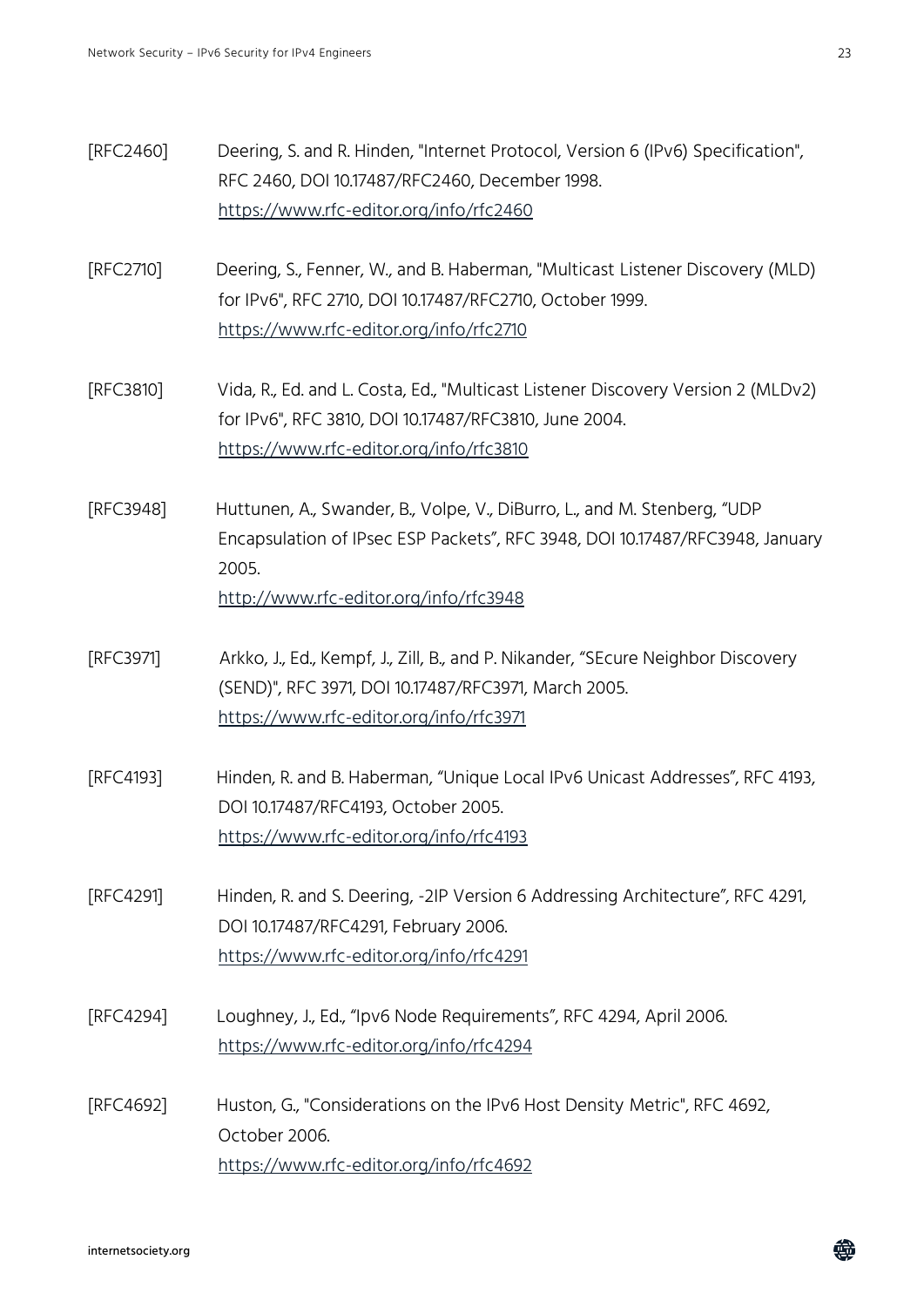| [RFC4861] | Narten, T., Nordmark, E., Simpson, W., and H. Soliman, "Neighbor Discovery for<br>IP version 6 (IPv6)", RFC 4861, September 2007.<br>https://www.rfc-editor.org/info/rfc4861                                                                       |
|-----------|----------------------------------------------------------------------------------------------------------------------------------------------------------------------------------------------------------------------------------------------------|
| [RFC4862] | Thomson, S., Narten, T., and T. Jinmei, "IPv6 Stateless Address<br>Autoconfiguration", RFC 4862, DOI 10.17487/RFC4862, September 2007.<br>https://www.rfc-editor.org/info/rfc4862                                                                  |
| [RFC4941] | Narten, T., Draves, R., and S. Krishnan, "Privacy Extensions for Stateless Address<br>Autoconfiguration in IPv6", RFC 4941, DOI 10.17487/RFC4941, September 2007.<br>https://www.rfc-editor.org/info/rfc4941                                       |
| [RFC5927] | Gont, F., "ICMP Attacks against TCP", RFC 5927, DOI 10.17487/RFC5927, July 2010.<br>https://www.rfc-editor.org/info/rfc5927                                                                                                                        |
| [RFC6092] | Woodyatt, J., Ed., "Recommended Simple Security Capabilities in Customer<br>Premises Equipment (CPE) for Providing Residential IPv6 Internet Service", RFC<br>6092, DOI 10.17487/RFC6092, January 2011.<br>https://www.rfc-editor.org/info/rfc6092 |
| [RFC6104] | Chown, T. and S. Venaas, "Rogue IPv6 Router Advertisement Problem<br>Statement", RFC 6104, February 2011.<br>http://www.rfc-editor.org/info/rfc6104                                                                                                |
| [RFC6105] | Levy-Abegnoli, E., Van de Velde, G., Popoviciu, C., Mohacsi, J., "IPv6 Router<br>Advertisement Guard", RFC 6105, February 2011.<br>http://www.rfc-editor.org/info/rfc6105                                                                          |
| [RFC6164] | Kohno, M., Nitzan, B., Bush, R., Matsuzaki, Y., Colitti, L., and T. Narten, "Using 127-<br>Bit IPv6 Prefixes on Inter-Router Links", IETF RFC 6164, April 2011.<br>http://www.rfc-editor.org/info/rfc6164                                          |
| [RFC6434] | Jankiewicz, E., Loughney, J., and T. Narten, "IPv6 Node Requirements", RFC 6434,<br>DOI 10.17487/RFC6434, December 2011.<br>https://www.rfc-editor.org/info/rfc6434                                                                                |

鸯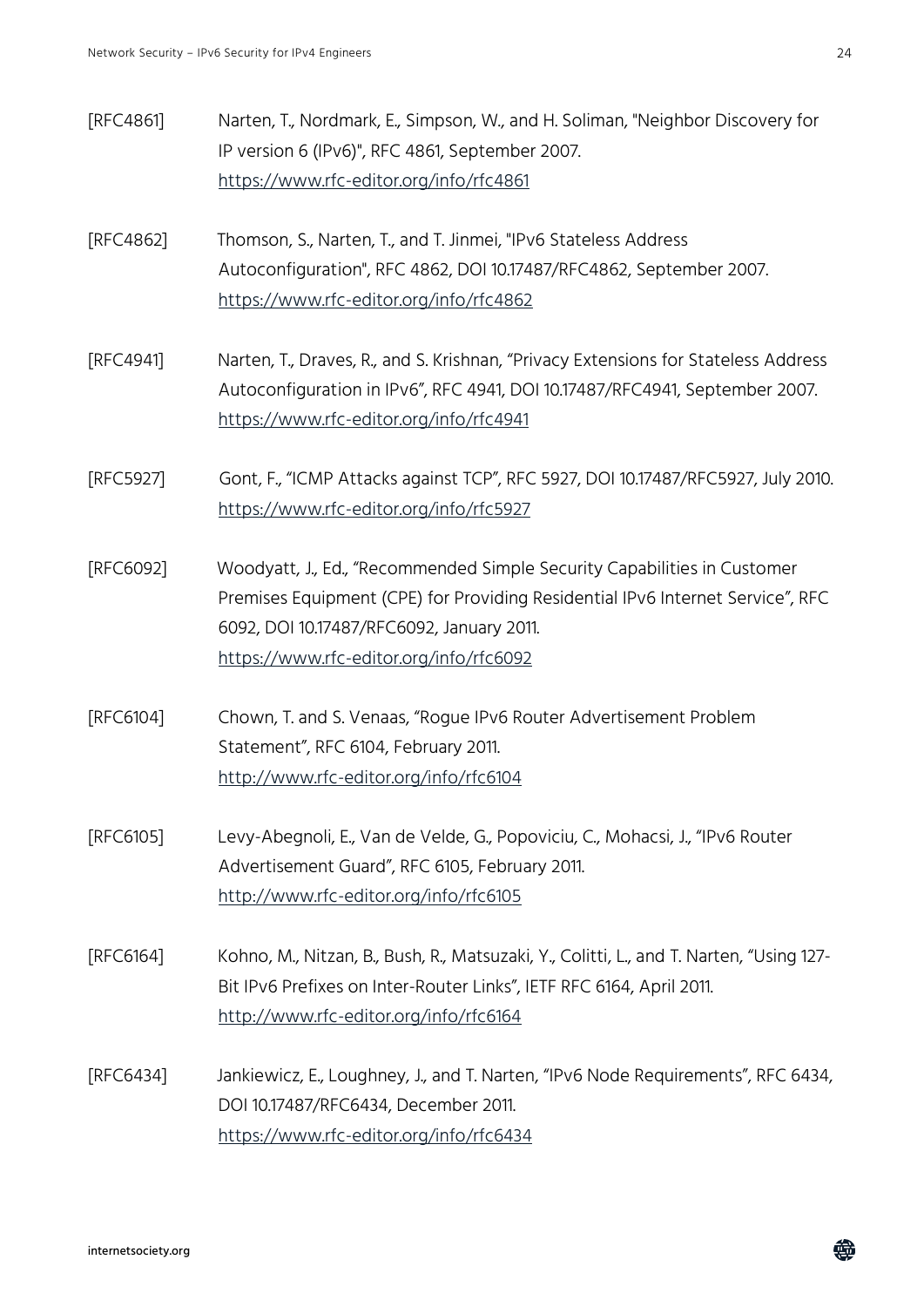鸯

| [RFC6555] | Wing, D. and A. Yourtchenko, "Happy Eyeballs: Success with Dual-Stack Hosts",<br>RFC 6555, DOI 10.17487/RFC6555, April 2012.                                                           |
|-----------|----------------------------------------------------------------------------------------------------------------------------------------------------------------------------------------|
|           | https://www.rfc-editor.org/info/rfc6555                                                                                                                                                |
| [RFC6583] | Gashinsky, I., Jaeggli, J., Kumari, W. "Operational Neighbor Discovery Problems",<br>RFC 6583, March 2012.                                                                             |
|           | http://www.rfc-editor.org/info/rfc6583                                                                                                                                                 |
| [RFC6583] | Gashinsky, I., Jaeggli, J., Kumari, W. "Operational Neighbor Discovery Problems",<br>RFC 6583, March 2012.                                                                             |
|           | http://www.rfc-editor.org/info/rfc6583                                                                                                                                                 |
| [RFC7112] | Gont, F., Manral, V., and R. Bonica, "Implications of Oversized IPv6 Header<br>Chains", RFC 7112, DOI 10.17487/RFC7112, January 2014.                                                  |
|           | https://www.rfc-editor.org/info/rfc7112                                                                                                                                                |
| [RFC7113] | Gont, F., "Implementation Advice for IPv6 Router Advertisement Guard (RA-<br>Guard)", RFC 7113, DOI 10.17487/RFC7113, February 2014.                                                   |
|           | http://www.rfc-editor.org/info/rfc7113                                                                                                                                                 |
| [RFC7123] | Gont, F. and W. Liu, "Security Implications of IPv6 on IPv4 Networks", RFC 7123,<br>February 2014.                                                                                     |
|           | http://www.rfc-editor.org/info/rfc7123                                                                                                                                                 |
| [RFC7217] | Gont, F., "A Method for Generating Semantically Opaque Interface Identifiers<br>with IPv6 Stateless Address Autoconfiguration (SLAAC)", RFC 7217, DOI<br>10.17487/RFC7217, April 2014. |
|           | http://www.rfc-editor.org/info/rfc7217                                                                                                                                                 |
| [RFC7359] | Gont, F., "Layer 3 Virtual Private Network (VPN) Tunnel Traffic Leakages in<br>Dual-Stack Hosts/Networks", RFC 7359, August 2014.                                                      |
|           | http://www.rfc-editor.org/info/rfc7359                                                                                                                                                 |
| [RFC7381] | Chittimaneni, K., Chown, T., Howard, L., Kuarsingh, V., Pouffary, Y., and E.<br>Vyncke, "Enterprise IPv6 Deployment Guidelines", RFC 7381, DOI<br>10.17487/RFC7381, October 2014.      |
|           | https://www.rfc-editor.org/info/rfc7381                                                                                                                                                |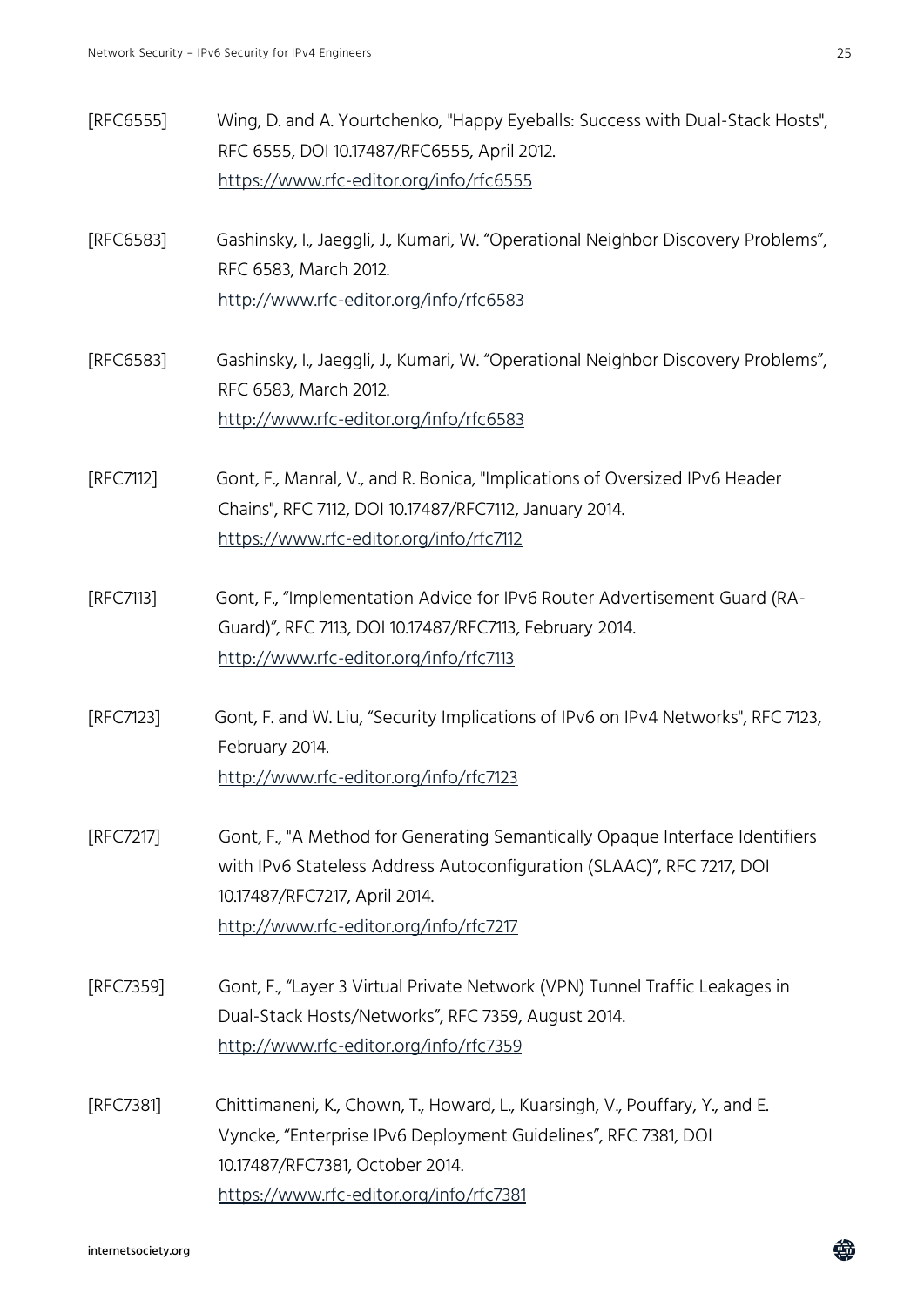- [RFC7421] Carpenter, B., Ed., Chown, T., Gont, F., Jiang, S., Petrescu, A., and A. Yourtchenko, "Analysis of the 64-bit Boundary in IPv6 Addressing", RFC 7421, DOI 10.17487/RFC7421, January 2015. <https://www.rfc-editor.org/info/rfc7421>
- [RFC7610] Gont, F., Liu, W., and G. Van de Velde, "DHCPv6-Shield: Protecting against Rogue DHCPv6 Servers", BCP 199, RFC 7610, DOI 10.17487/RFC7610, August 2015. <https://www.rfc-editor.org/info/rfc7610>
- [RFC7721] Cooper, A., Gont, F., and D. Thaler, "Security and Privacy Considerations for IPv6 Address Generation Mechanisms", RFC 7721, DOI 10.17487/RFC7721, March 2016. <https://www.rfc-editor.org/info/rfc7721>
- [RFC7872] Gont, F., Linkova, J., Chown, T., and W. Liu, "Observations on the Dropping of Packets with IPv6 Extension Headers in the Real World", RFC 7872, DOI 10.17487/RFC7872, June 2016. <https://www.rfc-editor.org/info/rfc7872>
- [RFC7934] Colitti, L., Cerf, V., Cheshire, S., and D. Schinazi, "Host Address Availability Recommendations", BCP 204, RFC 7934, DOI 10.17487/RFC7934, July 2016. <https://www.rfc-editor.org/info/rfc7934>
- [RFC8021] Gont, F., Liu, W., and T. Anderson, "Generation of IPv6 Atomic Fragments Considered Harmful", RFC 8021, DOI 10.17487/RFC8021, January 2017. <https://www.rfc-editor.org/info/rfc8021>
- [RFC8064] Gont, F., Cooper, A., Thaler, D., and W. Liu, "Recommendation on Stable IPv6 Interface Identifiers", RFC 8064, February 2017. <https://www.rfc-editor.org/info/rfc8064>
- [RFC8200] Deering, S. and R. Hinden, "Internet Protocol, Version 6 (IPv6) Specification", STD 86, RFC 8200, DOI 10.17487/RFC8200, July 2017. <https://www.rfc-editor.org/info/rfc8200>